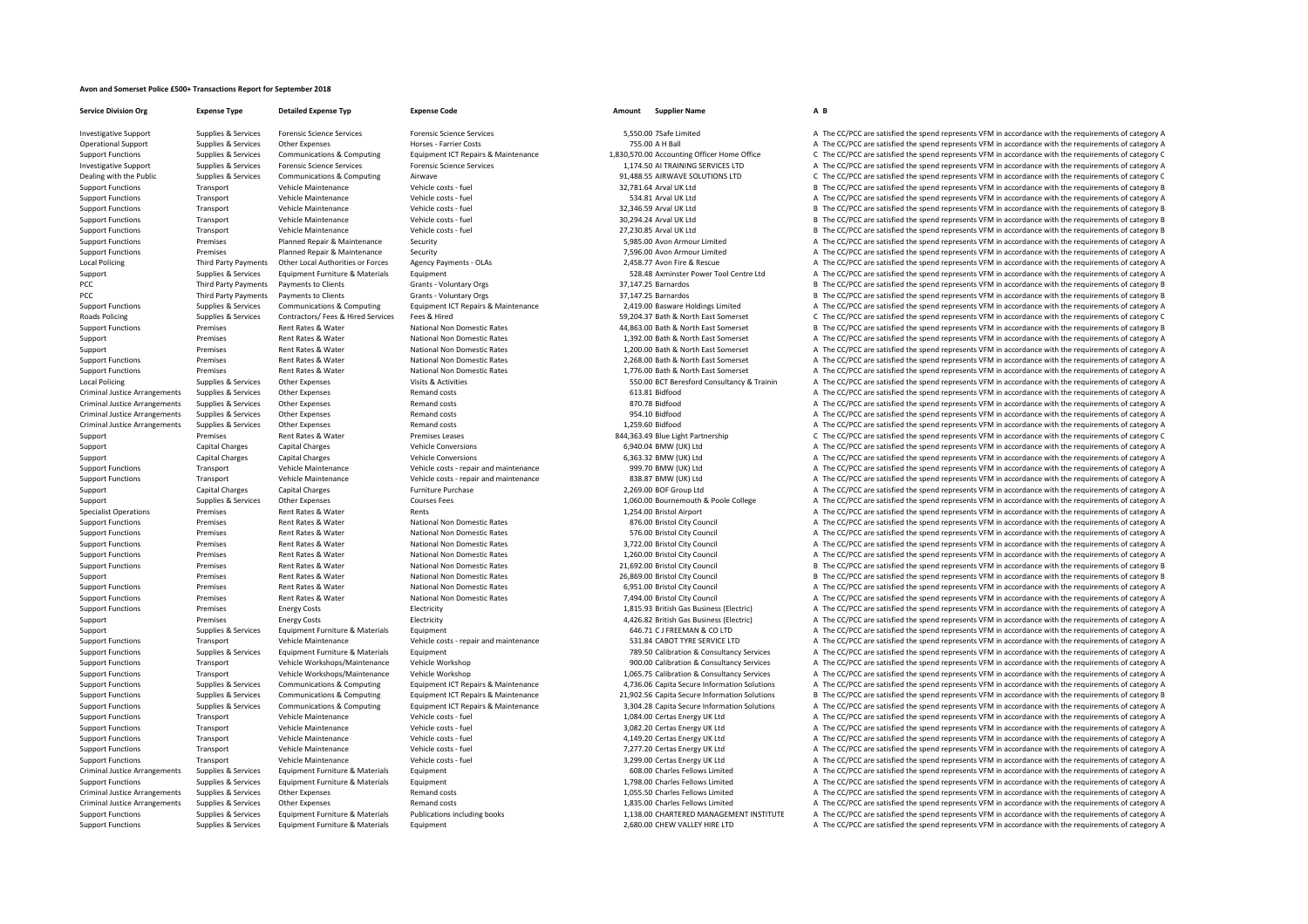**Local Policing Roads Policing** Roads Policing **Roads Policing** Criminal JusticeCriminal Justice

Support Functions Transport Vehicle Maintenance Vehicle costs - repair and maintenance and maintenance and the section of the CC/PCC are satisfied the spend represents VFM in accordance with the requirements of category A Support Functions Supplies & Services Equipment Furniture & Materials Equipment 36,771.00 Civil Defence Supply Ltd B The CC/PCC are satisfied the spend represents VFM in accordance with the requirements of category B Support Functions Premises Planned Repair & Maintenance Servicing ‐ Servicing ‐ Servicing ‐ Servicing ‐ Servicing Servicing Septic 830.00 Clear‐Flow Limited A The CC/PCC are satisfied the spend represents VFM in accordance Support Functions Premises Planned Repair & Maintenance Servicing ‐ Sewerage Pumps & Septic 565.00 Clear-Flow Limited A The CC/PCC are satisfied the spend represents VFM in accordance with the requirements of category A Th Premises Planned Repair & Maintenance Servicing ‐ Servicing ‐ Servicing ‐ Servicing ‐ Servicing ‐ Servicing ‐ Servicing ‐ Servicing ‐ Servicing ‐ Servicing ‐ Servicing ‐ Servicing ‐ Servicing ‐ Servicing ‐ Servicing ‐ Serv Support Functions Premises Planned Repair & Maintenance Servicing ‐ Serverage Pumps & Septic 1,325.00 Clear‐Flow Limited A The CC/PCC are satisfied the spend represents VFM in accordance with the requirements of category A Support Functions Premises Planned Repair & Maintenance Servicing ‐ Sewerage Pumps & Septic 660.00 Clear‐Flow Limited A The CC/PCC are satisfied the spend represents VFM in accordance with the requirements of category A Th Support Functions Transport Vehicle Maintenance Vehicle costs - repair and maintenance 5,840.22 Clifford Thames Limited A The CC/PCC are satisfied the spend represents VFM in accordance with the requirements of category A Support Functions Transport Vehicle Maintenance Vehicle costs ‐ repair and maintenance 3,193.48 Clifford Thames Limited A The CC/PCC are satisfied the spend represents VFM in accordance with the requirements of category A Support Functions Supplies & Services Other Expenses Courses Fees Courses Fees 1,796.50 College of Policing Ltd A The CC/PCC are satisfied the spend represents VFM in accordance with the requirements of category A Support Supplies & Services Other Expenses Courses Fees Courses Fees 1,055.00 College of Policing Ltd A The CC/PCC are satisfied the spend represents VFM in accordance with the requirements of category A Capital Charges Capital Charges Construction & Conversion Works 2,869.44 Commercial Transfer Limited A The CC/PCC are satisfied the spend represents VFM in accordance with the requirements of category A Support Functions Premises Energy Costs Gas Gas 1,325.63 CORONA ENERGY RETAIL 4 LTD A The CC/PCC are satisfied the spend represents VFM in accordance with the requirements of category A Support Functions Premises Energy Costs Gas Gas 1,613.38 CORONA ENERGY RETAIL 4 LTD A The CC/PCC are satisfied the spend represents VFM in accordance with the requirements of category A Policing Supplies & Services Other Expenses Donations 200.00 Corporate Support HQ Imprest A The CC/PCC are satisfied the spend represents VFM in accordance with the requirements of category A Policing Supplies & Services Equipment Furniture & Materials Equipment 117.08 Corporate Support HQ Imprest A The CC/PCC are satisfied the spend represents VFM in accordance with the requirements of category A Policing Supplies & Services Equipment Furniture & Materials Equipment Operational 20.00 Corporate Support HQ Imprest A The CC/PCC are satisfied the spend represents VFM in accordance with the requirements of category A Support Functions Supplies & Services Equipment Furniture & Materials Equipment Repairs & Maintenance 3.33 Corporate Support HQ Imprest A The CC/PCC are satisfied the spend represents VFM in accordance with the requirement Analyse Indirect Employees Long Service Awards Analyse Analyse Appload and the COVEC are satisfied the spend represents VFM in accordance with the requirements of category A Support Functions Supplies & Services Printing Stationery & Office Exp Postage 203.00 Corporate Support HQ Imprest A The CC/PCC are satisfied the spend represents VFM in accordance with the requirements of category A Support Functions Premises Planned Repair & Maintenance Repairs & Maint General 30.91 Corporate Support A The CC/PCC are satisfied the spend represents VFM in accordance with the requirements of category A Investigations Transport Vehicle Allowances Travel fares Travel fares Travel fares 12.20 Corporate Support HQ Imprest A The CC/PCC are satisfied the spend represents VFM in accordance with the requirements of category A Support Functions Transport Vehicle Maintenance Vehicle costs – licences 7,247.00 Corporate Support HQ Imprest A The CC/PCC are satisfied the spend represents VFM in accordance with the requirements of category A Support Functions Transport Support Vehicle Maintenance Vehicle costs - fuel vehicle costs - fuel 112.73 Corporate Support KSH Imprest A The CC/PCC are satisfied the spend represents VFM in accordance with the requirements Transport Vehicle Maintenance Vehicle costs ‐ fuel 43.50 Corporate Support KSH Imprest A The CC/PCC are satisfied the spend represents VFM in accordance with the requirements of category A Support Functions Transport Vehicle Maintenance Vehicle costs fuel vehicle costs fuel 150.00 Corporate Support KSH Imprest A The CC/PCC are satisfied the spend represents VFM in accordance with the requirements of category Support Functions Transport Vehicle Hire Hire Hired Vehicle Costs Hired Vehicle Costs 1,395.00 COUNTY CARS A The CC/PCC are satisfied the spend represents VFM in accordance with the requirements of category A Support Functions Supplies & Services Contractors/ Fees & Hired Services Fees & Hired Services Fees & Hired 1,875.00 CYCLESCHEME LTD A The CC/PCC are satisfied the spend represents VFM in accordance with the requirements o A The CC/PCC are satisfied the spend represents VFM in accordance with the requirements of category A Support Functions Supplies & Services Contractors/ Fees & Hired Services Fees & Hired Services Fees & Hired 2,459.98 CYCLESCHEME LTD A The CC/PCC are satisfied the spend represents VFM in accordance with the requirements o Support Functions Supplies & Services Contractors/ Fees & Hired Services Fees & Hired Services Fees & Hired 3,444.48 CYCLESCHEME LTD A The CC/PCC are satisfied the spend represents VFM in accordance with the requirements o Policing Supplies & Services Equipment - Consumables Equipment - Consumables Equipment - Consumables Equipment Folicing Supplies A The CC/PCC are satisfied the spend represents VFM in accordance with the requirements of ca Support Supplies & Services Communications & Computing Equipment ICT Hardware Purch 567.00 Data Pro IT Ltd A The CC/PCC are satisfied the spend represents VFM in accordance with the requirements of category A Support Functions Supplies & Services Other Expenses Courses Fees Courses Fees 2,250.00 Dave Marshall Consultancy Ltd A The CC/PCC are satisfied the spend represents VFM in accordance with the requirements of category A Th Operational Support Supplies & Services Contractors/ Fees & Hired Fees & Hired Services Fees & Hired Services Fees & Hired 344.00 DC SMITH A The CC/PCC are satisfied the spend represents VFM in accordance with the requirem Operational Support Supplies & Services Contractors/ Fees & Hired Services Fees & Hired Services Fees & Hired 264.00 DC SMITH A The CC/PCC are satisfied the spend represents VFM in accordance with the requirements of categ Operational Support Support Support Support Other Expenses Horses Forage 1,360.00 DC SMITH A The CC/PCC are satisfied the spend represents VFM in accordance with the requirements of category A Operational Support Supplies & Services Other Expenses Horses - Forage Horses - Forage Horses - Forage 1,400.00 DC SMITH A The CC/PCC are satisfied the spend represents VFM in accordance with the requirements of category A Third Party Payments Other Local Authorities or Forces Agency Payments - OLAs 58.333.00 Devon & Somerset Fire & Rescue Auth C. The CC/PCC are satisfied the spend represents VEM in accordance with the requirements of catego Third Party Payments Other Local Authorities or Forces Agency Payments - OLAs 46,666.40 Devon & Somerset Fire & Rescue Auth B The CC/PCC are satisfied the spend represents VFM in accordance with the requirements of categor Investigative Support Supplies & Services Medical Fees Pathologists reports Pathologists reports 2,612.00 DR DS COOK A The CC/PCC are satisfied the spend represents VFM in accordance with the requirements of category A The Investigative Support Supplies & Services Medical Fees Pathologists reports Pathologists reports 2,000.00 Dr Kathryn Urankar A The CC/PCC are satisfied the spend represents VFM in accordance with the requirements of catego Investigative Support Supplies & Services Medical Fees Pathologists reports 7,836.00 Dr R I Delaney A The CC/PCC are satisfied the spend represents VFM in accordance with the requirements of category A Investigative Support Supplies & Services Medical Fees Pathologists reports Pathologists reports 2,612.00 Dr R J Delaney A The CC/PCC are satisfied the spend represents VFM in accordance with the requirements of category A Investigative Support Supplies & Services Medical Fees Pathologists reports Pathologists reports 2,612.00 Dr R J Delaney A The CC/PCC are satisfied the spend represents VFM in accordance with the requirements of category A Premises Planned Repair & Maintenance Alterations - Health & Safety 690.00 DRA Maintenance Ltd A The CC/PCC are satisfied the spend represents VFM in accordance with the requirements of category A Support Functions Premises Planned Repair & Maintenance Estates Costs and a sample of the COSTS 28,780.37 DRA Maintenance Ltd B The CC/PCC are satisfied the spend represents VFM in accordance with the requirements of categ Analyse Supplies & Services Other Expenses Financial Adjustments Financial Adjustments Financial Adjustments and the COLOC are satisfied the spend represents VFM in accordance with the requirements of category A The COLOC Support Functions Premises Unplanned Repair & Maintenance Responsive Maint – Ext Works 4,562.50 DRA Maintenance Ltd A The CC/PCC are satisfied the spend represents VFM in accordance with the requirements of category A Support Functions Premises Unplanned Repair & Maintenance Responsive Maint - Floor or Stairs 638.53 DRA Maintenance Ltd A The CC/PCC are satisfied the spend represents VFM in accordance with the requirements of category A Support Functions Premises Unplanned Repair & Maintenance Responsive Maint - Roofs 6,707.00 DRA Maintenance Ltd A The CC/PCC are satisfied the spend represents VFM in accordance with the requirements of category A Support Functions Transport Vehicle Maintenance Vehicle costs - repair and maintenance 690.12 DRIVE VAUXHALL A The CC/PCC are satisfied the spend represents VFM in accordance with the requirements of category A The Crip of Support Premises Rent Rates & Water Landlords Service Charge 174.40 DTZ DTL A The CC/PCC are satisfied the spend represents VFM in accordance with the requirements of category A Support Premises Rent Rates & Water Rents Rents Rents Rents Contains a The CC/PCC are satisfied the spend represents VFM in accordance with the requirements of category A Support Functions Premises Energy Costs Electricity Electricity Electricity Electricity and the support Electricity and the CC/PCC are satisfied the spend represents VFM in accordance with the requirements of category A Th Support Functions Premises Energy Costs Electricity Electricity and the CODUC Care satisfied the spend represents VFM in accordance with the requirements of category A The CODUC are satisfied the spend represents VFM in ac Support Functions Premises Energy Costs Electricity Electricity and Electricity and the Support Electricity 3,946.17 EDF ENERGY 1 LIMITED A The CC/PCC are satisfied the spend represents VFM in accordance with the requireme Support Functions Premises Energy Costs Electricity Electricity A,135.32 EDF ENERGY 1 LIMITED A The CC/PCC are satisfied the spend represents VFM in accordance with the requirements of category A Support Functions Premises Energy Costs Electricity Electricity Electricity 2,995.28 EDF ENERGY 1 LIMITED A The CC/PCC are satisfied the spend represents VFM in accordance with the requirements of category A The Criterical Support Functions Premises Energy Costs Electricity Electricity and the COSTS Electricity Electricity and the requirements of category B The CC/PCC are satisfied the spend represents VFM in accordance with the requirements Support Functions Premises Energy Costs Electricity Electricity **Electricity** Electricity **Electricity Electricity A The CC/PCC are satisfied the spend represents VFM in accordance with the requirements of category A** Support Premises Energy Costs Electricity Electricity **Electricity Electricity Electricity Electricity Electricity Electricity Electricity Electricity Electricity Electricity Electricity Electricity** Support Premises Energy Costs Electricity Electricity Electricity Electricity and the Support A The CC/PCC are satisfied the spend represents VFM in accordance with the requirements of category A The CONCC are satisfied th Support Premises Energy Costs Electricity Electricity and the content of category A The CC/PCC are satisfied the spend represents VFM in accordance with the requirements of category A Support Premises Energy Costs Electricity Electricity and the Support and Support A The CC/PCC are satisfied the spend represents VFM in accordance with the requirements of category A Support Functions Premises Energy Costs Electricity Electricity **Electricity Electricity Electricity Electricity Electricity 2,370.55 EDF ENERGY 1 LIMITED** A The CC/PCC are satisfied the spend represents VFM in a Support Functions Premises Energy Costs Functions Electricity **Examples Energy Costs Electricity Functions** and the spend represents VFM in accordance with the requirements of category A Support Functions Premises Energy Costs Electricity Electricity A The COST 2,465.47 EDF ENERGY 1 LIMITED A The CC/PCC are satisfied the spend represents VFM in accordance with the requirements of category A Support Functions Supplies & Services Communications & Computing Equipment ICT examples and the state of the COLOC are satisfied the spend represents VFM in accordance with the requirements of category A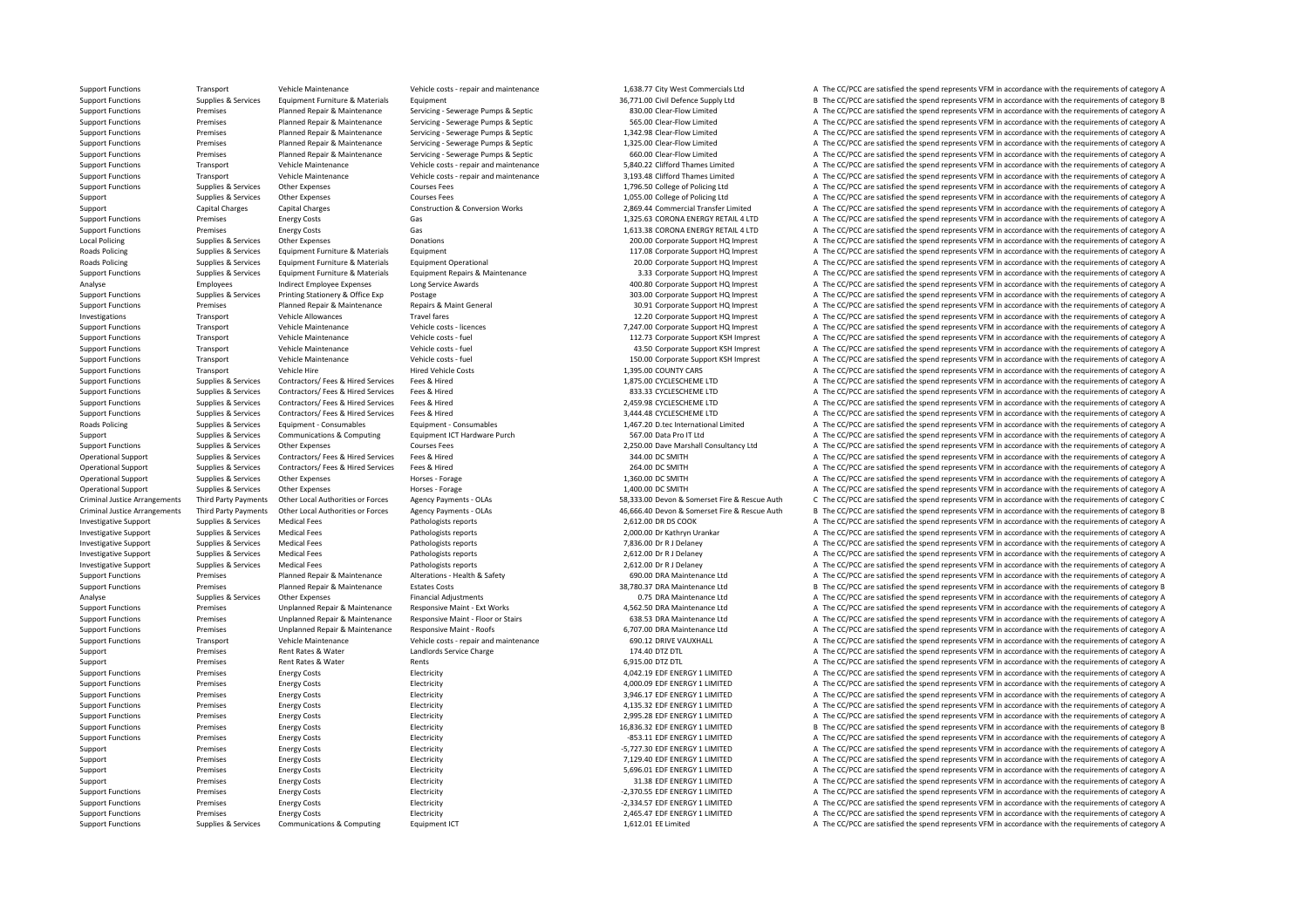**Local Policing** Criminal JusticeCriminal JusticeCriminal Justice

Support Functions Supplies & Services Other Expenses Publicity & Promotions Publicity & Promotions 3,925.00 Emblematic Ltd A The CC/PCC are satisfied the spend represents VFM in accordance with the requirements of category Support Functions Premises Rent Rates & Water Landlords Service Charge 1,080.00 Emersons Green Management Company L A The CC/PCC are satisfied the spend represents VFM in accordance with the requirements of category A Operational Support Supplies & Services Subsistence & Conference Hospitality Hospitality and the spend a The CC/PCC are satisfied the spend represents VFM in accordance with the requirements of category A The Criteria A Th Analyse Supplies & Services Subsistence & Conference Hospitality Hospitality and a Service and the spend of the CC/PCC are satisfied the spend represents VFM in accordance with the requirements of category A The CC/PCC are Specialist Operations Supplies Supplies A The CC/PCC are satisfied the spend represents VFM in accordance with the requirements of category A Policing Subsistence Subsistence Subsistence Hospitality and Hospitality and the Supplies of the Conference and Hospitality 10.50 Engie FM Limited a The CC/PCC are satisfied the spend represents VFM in accordance with the Support Supplies & Services Subsistence & Conference Hospitality Hospitality and the service Hospitality and the spend of the CC/PCC are satisfied the spend represents VFM in accordance with the requirements of category A Support Functions Supplies & Services Communications & Computing Foujoment ICT Software 1,488.00 ESRI UK Ltd A The CC/PCC are satisfied the spend represents VFM in accordance with the requirements of category A Support Functions Supportes Supporters Communications & Computing Equipment ICT Software examples and the computing a the CC/PCC are satisfied the spend represents VFM in accordance with the requirements of category A Support Capital Charges Capital Charges ICT Equipment Purchase 4,680.00 ESRI UK Ltd A The CC/PCC are satisfied the spend represents VFM in accordance with the requirements of category A Supplies & Services Professional Fees & Consultancy Professional Fees & Consultancy Professional Fees & Consultancy (1,200.00 Euro-Recycling Ltd A The CC/PCC are satisfied the spend represents VFM in accordance with the re Operational Support Transport Vehicle Allowances Travel fares Travel fares Travel faces 791.02 EXMOOR SEARCH & RESCUE TEAM A The CC/PCC are satisfied the spend represents VFM in accordance with the requirements of category Specialist Operations Supplies & Services Other Expenses Licences & Orders Licences A The CLIS CONNECT A The CC/PCC are satisfied the spend represents VFM in accordance with the requirements of category A Support Functions Supplies & Services Foulyment Furniture & Materials Foulyment 726.00 Fireblitz Extinguisher Ltd A The CC/PCC are satisfied the spend represents VFM in accordance with the requirements of category A Supplies & Services Other Expenses Courses Fees Services Courses Fees Services Courses Fees Services Courses Fees Services B The CC/PCC are satisfied the spend represents VFM in accordance with the requirements of category Support Supplies & Services Other Expenses Courses Fees Courses Fees Service A Courses Fees 5,790.00 Firebrand Training Ltd B The CC/PCC are satisfied the spend represents VFM in accordance with the requirements of categor Transport Vehicle Allowances Travel fares Travel fares and the Spend Travel fares and The CC/PCC are satisfied the spend represents VFM in accordance with the requirements of category A Supplies & Services Clothing Uniforms & Laundry Clothing & Uniforms - Issues and the Support of the CONNET A The CC/PCC are satisfied the spend represents VFM in accordance with the requirements of category A Clothing Unif Support Capital Charges Capital Charges Vehicle Conversions Vehicle Conversions 12,727.75 Ford Motor Company Limited B The CC/PCC are satisfied the spend represents VFM in accordance with the requirements of category B Support Capital Charges Capital Charges Vehicles Purchase Vehicles Purchase 14,767.20 Ford Motor Company Limited B The CC/PCC are satisfied the spend represents VFM in accordance with the requirements of category B Investigative Support Support of the CONSIDERATION of the CONSIDERATION of the CONSIDERATION of the CONSIDERATION of the CONSIDERATION of the CONSIDERATION of the CONSIDERATION of the CONSIDERATION of the CONSIDERATION of Support Support Support Services Contractors/ Fees & Hired Services Fees & Hired - Accreditation 1,250.00 Forensic Focus Ltd A The CC/PCC are satisfied the spend represents VFM in accordance with the requirements of catego Support Supportes Services Contractors/ Fees & Hired Services Fees & Hired - Accreditation 900.00 Forensic Focus Ltd A The CC/PCC are satisfied the spend represents VFM in accordance with the requirements of category A Support Functions Premises Energy Costs Wood Pellets Wood Pellets and A The CC/PCC are satisfied the spend represents VFM in accordance with the requirements of category A The Corrections Support Fuels Ltd A The CC/PCC are Support Supplies & Services Contractors/ Fees & Hired Services Fees & Hired Services Fees & Hired 993.26 FOSTER & FREEMAN LTD A The CC/PCC are satisfied the spend represents VFM in accordance with the requirements of categ Supplies & Services Clothing Uniforms & Laundry Clothing & Uniforms - Issues 597.21 Fowlers of Bristol Ltd A The CC/PCC are satisfied the spend represents VFM in accordance with the requirements of category A Support Functions Premises Rent Rates & Water Rents Rents Rents Rents Rents Rents Rents Rents Rents Rents Rent Rents Rents Rents Rents Rents Rents Rents Rents Rent Rents Rents Rent Rents Rents Rents Rents Rents Rents Rents Support Capital Charges Capital Charges Capital Charges 1CT Equipment Purchase 1CT Equipment Purchase 7,910.00 FREQUENCY 3G TELECOM LTD A The CC/PCC are satisfied the spend represents VFM in accordance with the requirement Support Capital Charges Capital Charges Construction & Conversion Fees 3,200.00 G & L Consultancy Ltd A The CC/PCC are satisfied the spend represents VFM in accordance with the requirements of category A Arrangements Supplies & Services Medical Fees Medical Fees Doctors - call out fees 2014 C 308 Forensic & Medical Services Ltd C The CC/PCC are satisfied the spend represents VFM in accordance with the requirements of categ Investigations Third Party Payments Other Local Authorities or Forces Contributions to Other Forces 3,024.27 GMCA ‐ GMP A The CC/PCC are satisfied the spend represents VFM in accordance with the requirements of category A Support Functions Premises Planned Repair & Maintenance Repairs & Maint General Repairs & Maint General dubes<br>
Support Functions Transport Transport Vehicle Maintenance Vehicle costs - tyres and tubes 778.05 GOODYEAR DUNLO Transport Vehicle Maintenance Vehicle costs ‐ tyres and tubes 778.05 GOODYEAR DUNLOP TYRES UK LTD A The CC/PCC are satisfied the spend represents VFM in accordance with the requirements of category A Support Functions Transport Vehicle Maintenance Vehicle costs – tyres and tubes 1,709.95 GOODYEAR DUNLOP TYRES UK LTD A The CC/PCC are satisfied the spend represents VFM in accordance with the requirements of category A Ve Support Functions Transport Vehicle Maintenance Vehicle costs - tyres and tubes 1,402.00 GOODYEAR DUNLOP TYRES UK LTD A The CC/PCC are satisfied the spend represents VFM in accordance with the requirements of category A Support Functions Transport Vehicle Maintenance Vehicle costs - tyres and tubes 775.50 GOODYEAR DUNLOP TYRES UK LTD A The CC/PCC are satisfied the spend represents VFM in accordance with the requirements of category A<br>Supp Support Functions Transport Vehicle Maintenance Vehicle costs tyres and tubes 1,430.00 GOODYEAR DUNLOP TYRES UK ITD A The CC/PCC are satisfied the spend represents VFM in accordance with the requirements of category A Support Functions Transport Vehicle Maintenance Vehicle costs - tyres and tubes 872.97 GOODYEAR DUNLOP TYRES UK LTD A The CC/PCC are satisfied the spend represents VFM in accordance with the requirements of category A The Support Functions Transport Vehicle Maintenance Vehicle costs - tyres and tubes 2,554.00 GOODYEAR DUNLOP TYRES UK LTD A The CC/PCC are satisfied the spend represents VFM in accordance with the requirements of category A Support Functions Transport Vehicle Maintenance Vehicle costs - tyres and tubes 690.00 GOODYEAR DUNLOP TYRES UK LTD A The CC/PCC are satisfied the spend represents VFM in accordance with the requirements of category A Vehi Vehicle Maintenance and analytenance vehicle costs - repair and maintenance and the send to make a cost of the COPCC are satisfied the spend represents VFM in accordance with the requirements of category A The COPCC are st PCC Supplies A Supplies & Services Other Expenses External Audit Fee External Audit Fee External Audit Fee 6,998.00 GRANT THORNTON UK LLP A The CC/PCC are satisfied the spend represents VFM in accordance with the requireme Support Functions Supplies & Services Communications & Computing Foujoment ICT Software 632.00 GV MULTI-MEDIA LTD A The CC/PCC are satisfied the spend represents VFM in accordance with the requirements of category A Support Capital Charges Capital Charges Construction & Conversion Fees 3,024.00 Haldons Ltd A The CC/PCC are satisfied the spend represents VFM in accordance with the requirements of category A Support Functions Transport Vehicle Maintenance Vehicle Costs - repair and maintenance Vehicle costs - repair and maintenance 620.86 Halls Electrical Ltd A The CC/PCC are satisfied the spend represents VFM in accordance wi A The CC/PCC are satisfied the spend represents VFM in accordance with the requirements of category A Support Premises Rent Rates & Water Landlords Service Charge Charge 867.75 HARTNELL TAYLOR COOK CLIENT A/C A The CC/PCC are satisfied the spend represents VFM in accordance with the requirements of category A Operational Support Supplies & Services Other Expenses Dogs - Kennel Purchase & Maint 952.00 Hartshill Kennels and Cattery A The CC/PCC are satisfied the spend represents VFM in accordance with the requirements of category Support Functions Employees Police Staff Pay & Allowances Staffing Agency 580.76 Hays Specialist Recruitment Ltd A The CC/PCC are satisfied the spend represents VFM in accordance with the requirements of category A Support Functions Employees Police Staff Pay & Allowances Staffing Agency 525.82 Hays Specialist Recruitment Ltd A The CC/PCC are satisfied the spend represents VFM in accordance with the requirements of category A Support Functions Employees Police Staff Pay & Allowances Staffing Agency 576.83 Hays Specialist Recruitment Ltd A The CC/PCC are satisfied the spend represents VFM in accordance with the requirements of category A Support Functions Employees Police Staff Pay & Allowances Staffing Agency 631.96 Hays Specialist Recruitment Ltd A The CC/PCC are satisfied the spend represents VFM in accordance with the requirements of category A Support Functions Employees Police Staff Pay & Allowances Staffing Agency 75.95 Hays Specialist Recruitment Ltd A The CC/PCC are satisfied the spend represents VFM in accordance with the requirements of category A Support Functions Supplies & Services Equipment Furniture & Materials Equipment extends Equipment 678.70 Heckler & Koch GB NSAF Limited A The CC/PCC are satisfied the spend represents VFM in accordance with the requirement Support Functions Transport Vehicle Maintenance Vehicle costs repair and maintenance 1,213.24 HOLDERS OF CONGRESBURY A The CC/PCC are satisfied the spend represents VFM in accordance with the requirements of category A Support Functions Support Support Support Communications & Computing Equipment ICT Repairs & Maintenance 639.542.29 IBM (United Kingdom) Ltd C The CC/PCC are satisfied the spend represents VFM in accordance with the requir Suppliers & Services Communications & Computing Foujoment ICT Repairs & Maintenance 73.756.54 IBM (United Kingdom) I td C. The CC/PCC are satisfied the spend represents VFM in accordance with the requirements of category C Analyse Supplies & Services Other Expenses Publicity & Promotions Publicity A The CALL CHOC are attsfied the spend represents VFM in accordance with the requirements of category A Support Supplies & Services Other Expenses Courses Fees Courses Fees 970.00 Iinstitute of Licensing (Events) Li A The CC/PCC are satisfied the spend represents VFM in accordance with the requirements of category A The Crit Support Functions Supplies & Services Grants & Subscriptions Subscriptions Subscriptions Subscriptions Subscriptions Subscriptions and the Services of the Services of a subscriptions of category A subscriptions of category Support Functions Supplies & Services Communications & Computing Equipment ICT Hardware Purch 1,025.81 INSIGHT DIRECT (UK) LTD A The CC/PCC are satisfied the spend represents VFM in accordance with the requirements of cate Analyse Supplies & Services Other Expenses Financial Adjustments Financial Adjustments Financial Adjustments Financial Adjustments Financial Adjustments Computer Conserved a Computer A The CC/PCC are satisfied the spend re Premises Planned Repair & Maintenance Repairs & Maint General 12,088.64 Integral UK Ltd B The CC/PCC are satisfied the spend represents VFM in accordance with the requirements of category B The Creative and the respendix o Support Functions Premises Planned Repair & Maintenance Servicing • Mechanical Plant 9,698.48 Integral UK Ltd A The CC/PCC are satisfied the spend represents VFM in accordance with the requirements of category A Support Functions Premises Planned Repair & Maintenance Servicing - Mechanical Plant 8,269.97 Integral UK Ltd A The CC/PCC are satisfied the spend represents VFM in accordance with the requirements of category A Support Functions Premises Planned Repair & Maintenance Servicing • Mechanical Plant 753.06 Integral UK Ltd A The CC/PCC are satisfied the spend represents VFM in accordance with the requirements of category A Support Functions Premises Planned Repair & Maintenance Servicing - Mechanical Plant 10,146.00 Integral UK Ltd B The CC/PCC are satisfied the spend represents VFM in accordance with the requirements of category B Support Functions Supplies & Services Clothing Uniforms & Laundry Clothing & Uniforms - Issues 790.00 Ioma Clothing Company Ltd A The CC/PCC are satisfied the spend represents VFM in accordance with the requirements of cat Support Functions Supplies & Services Communications & Computing Equipment ICT Software 939.60 ISOXFORD 939.60 ISOXFORD A The CC/PCC are satisfied the spend represents VFM in accordance with the requirements of category A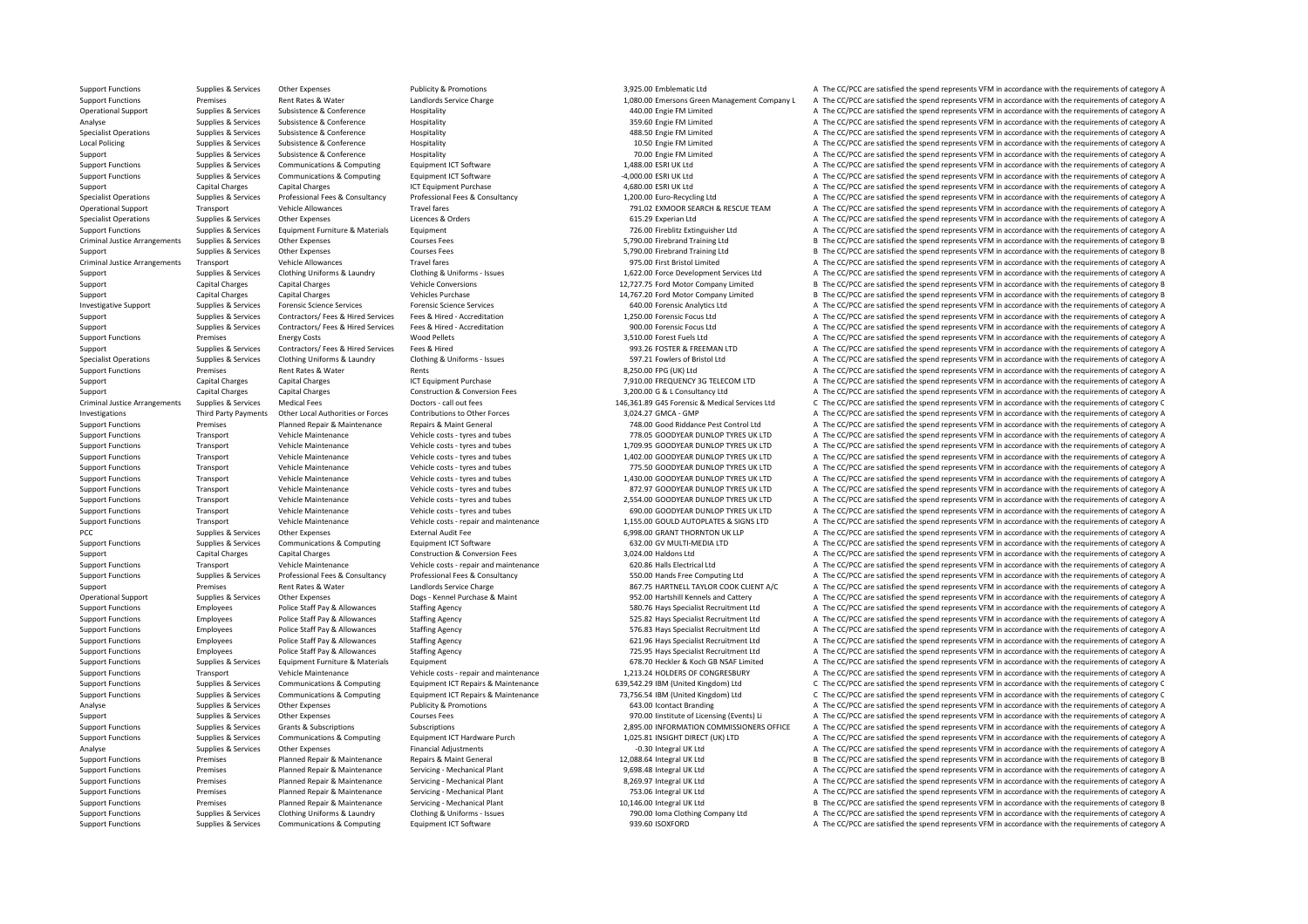Criminal JusticePCC Third Party Payments **Roads Policing** RoadsCriminal JusticeCriminal JusticeCriminal Justice

Investigative Support Support Support Supportes Forensic Science Services Forensic Science Services Forensic Science Services Forensic Science Services Forensic Science Services Forensic Science Services and The CODOLO IP Specialist Operations Premises Rent Rates & Water Rents Rents Rents Rents Rents Rents 24,979.13 J&R Baker Properties B The CC/PCC are satisfied the spend represents VFM in accordance with the requirements of category B Support Functions Premises Planned Repair & Maintenance Servicing – Lifts 1,448.98 Jackson Lift Services Ltd A The CC/PCC are satisfied the spend represents VFM in accordance with the requirements of category A Support Capital Charges Capital Charges Capital Charges A Capital Charges ICT Equipment Purchase 11.224.25 Kawasaki Motors Europe NV A The CC/PCC are satisfied the spend represents VFM in accordance with the requirements o Support Capital Charges Capital Charges Vehicles Purchase Vehicles Purchase 11,224.25 Kawasaki Motors Europe NV B The CC/PCC are satisfied the spend represents VFM in accordance with the requirements of category B Support Capital Charges Capital Charges Vehicles Purchase Vehicles Purchase 1,644.14 Kawasaki Motors Europe NV A The CC/PCC are satisfied the spend represents VFM in accordance with the requirements of category A Support Capital Charges Capital Charges Capital Charges Capital Charges Construction & Conversion Fees 690.00 Kendall Kingscott Ltd A The CC/PCC are satisfied the spend represents VFM in accordance with the requirements of Investigative Sunnort Sunnies & Services Forensic Science Services Forensic Science Services Forensic Science Services Forensic Science Services of the Services of the COPCC are satisfied the spend represents VEM in accord Investigative Support Support Support Support Support Support Support Support Support Support Support Support Support Support Support Support Support Support Support Support Support Support Support Support Support Support Investigative Support Supplies & Services Forensic Science Services Forensic Science Services Forensic Science Services Forensic Science Services Correct 20,463.25 Key Forensic Services Ltd B The CC/PCC are satisfied the s Investigative Support Supplies & Services Forensic Science Services Forensic Science Services Forensic Science Services Forensic Science Services and the services of the CC/PCC are satisfied the spend represents VFM in acc Investigative Sunnort Sunnies & Services Encepcic Science Services Encepcies Encepcies Encepcies Cristers Services Cristers Cristers Cristers Services and CAPA CONGER CAMELEA The CCIPCC are satisfied the spend represents V Support Premises Rent Rates & Water Rents Rents Rents Rents Rents Rents Rents Rents Rents Rents Rents Rents In a Comment of category B The CC/PCC are satisfied the spend represents VFM in accordance with the requirements o Operational Support Premises Planned Repair & Maintenance Grounds Maintenance Services County and Support and the Support Premises Planned Repair Premises Planned Repair Premises Planned Repair Premises A The CC/PCC are sa Support Functions Supplies & Services Equipment Furniture & Materials Equipment Functions Equipment 790.30 MARSHALL MARQUEES A The CC/PCC are satisfied the spend represents VFM in accordance with the requirements of catego Arrangements Supplies & Services Equipment Furniture & Materials Equipment 975.00 Materia Products Ltd A The CC/PCC are satisfied the spend represents VFM in accordance with the requirements of category A Analyse Employees Police Staff Pay & Allowances Staffing Agency 48,174.36 Matrix SCM Ltd B The CC/PCC are satisfied the spend represents VFM in accordance with the requirements of category B Analyse Employees Police Staff Pay & Allowances Staffing Agency and the State Pay and the State of the State Agency 10.166.61 Matrix SCM Ltd B The CC/PCC are satisfied the spend represents VFM in accordance with the requir Analyse Employees Police Staff Pay & Allowances Staffing Agency and the Stategory B The CC/PCC are satisfied the spend represents VFM in accordance with the requirements of category B Analyse Employees Police Staff Pay & Allowances Staffing Agency 43,390.94 Matrix SCM Ltd B The CC/PCC are satisfied the spend represents VFM in accordance with the requirements of category B Analyse Employees Police Staff Pay & Allowances Staffing Agency 35,834.26 Matrix SCM Ltd B The CC/PCC are satisfied the spend represents VFM in accordance with the requirements of category B Support Functions Premises Rent Rates & Water National Non Domestic Rates 518.00 Mendip District Council A The CC/PCC are satisfied the spend represents VFM in accordance with the requirements of category A Support Functions Premises Rent Rates & Water National Non Domestic Rates 1,080.00 Mendip District Council A The CC/PCC are satisfied the spend represents VFM in accordance with the requirements of category A Support Functions Premises Premises Rent Rates & Water National Non Domestic Rates Mater National Non Domestic Rates Council and the District Council Council A The CC/PCC are satisfied the spend represents VFM in accordanc Premises Rent Rates & Water National Non Domestic Rates 1,815.00 Mendip District Council A The CC/PCC are satisfied the spend represents VFM in accordance with the requirements of category A Support Functions Premises Planned Repair & Maintenance Security 575.00 MENDIP DISTRICT COUNCIL A The CC/PCC are satisfied the spend represents VFM in accordance with the requirements of category A Support Functions Supplies & Services Communications & Computing Equipment ICT Repairs & Maintenance 5.388.86 Microsoft Ltd 6.388.26 Microsoft Ltd A The CC/PCC are satisfied the spend represents VFM in accordance with the Support Functions Supplies & Services Communications & Computing Equipment ICT Repairs & Maintenance Maintenance 4,041.75 Microsoft Ltd a The CC/PCC are satisfied the spend represents VFM in accordance with the requirement A The CC/PCC are satisfied the spend represents VFM in accordance with the requirements of category A Support Functions Transport Vehicle Maintenance Vehicle costs - repair and maintenance Season Mill Autoquip A The CC/PCC are satisfied the spend represents VFM in accordance with the requirements of category A Support Functions Transport Vehicle Maintenance Vehicle costs - repair and maintenance S22.78 Mill Autoquip A The CC/PCC are satisfied the spend represents VFM in accordance with the requirements of category A The COV of t Support Functions Transport Vehicle Maintenance Vehicle costs - repair and maintenance Support Team of the COVEC are satisfied the spend represents VFM in accordance with the requirements of category A Vehicle Maintenance Transport Vehicle Maintenance Vehicle costs ‐ repair and maintenance 845.64 Mill Autoquip A The CC/PCC are satisfied the spend represents VFM in accordance with the requirements of category A Support Functions Supplies & Services Contractors/ Fees & Hired Services Fees & Hired Fees A The COLOGO Mimeo Ltd A The CC/PCC are satisfied the spend represents VFM in accordance with the requirements of category A The Co Support Capital Charges Capital Charges Capital Charges Construction & Conversion Works 1,602.50 N & S Flooring (Bristol) Ltd A The CC/PCC are satisfied the spend represents VFM in accordance with the requirements of categ Support Functions Premises Unplanned Repair & Maintenance Responsive Maint - Ext Works 2,160.00 NAILSEA CONSTRUCTION LTD A The CC/PCC are satisfied the spend represents VFM in accordance with the requirements of category A Support Premises Rent Rates & Water Rents Rents 35,374.75 NATIONAL CAR PARKS LTD B The CC/PCC are satisfied the spend represents VFM in accordance with the requirements of category B Investigations Supplies & Services Other Expenses Courses Fees Courses Fees 548.00 National Crime Agency A The CC/PCC are satisfied the spend represents VFM in accordance with the requirements of category A Investigations Supplies & Services Other Expenses Courses Fees 1,300.00 National Crime Agency A The CC/PCC are satisfied the spend represents VFM in accordance with the requirements of category A Investigations Third Party Payments Other Local Authorities or Forces Agency Payments - OLAs 2.207.14 National Offender Management Servic A The CC/PCC are satisfied the spend represents VFM in accordance with the requireme Investigations Third Party Payments Other Local Authorities or Forces Agency Payments - OLAs 6,670.40 National Offender Management Servic A The CC/PCC are satisfied the spend represents VFM in accordance with the requireme Supplies & Services Other Expenses Courses Fees Courses Courses Courses Courses Fees 1,000.00 National Offender Management Servic A The CC/PCC are satisfied the spend represents VFM in accordance with the requirements of c Support Functions Supplies & Services Printing Stationery & Office Exp Postage 2,700.00 Neopost Ltd A The CC/PCC are satisfied the spend represents VFM in accordance with the requirements of category A Payments to Clients Grants - Voluntary Orgs 600 16,215.00 Next Link B The CC/PCC are satisfied the spend represents VFM in accordance with the requirements of category B Poplies & Supplies & Services Contractors/ Fees & Hired Services Fees & Hired Services Fees & Hired 1,403.95 North Somerset Council A The CC/PCC are satisfied the spend represents VFM in accordance with the requirements of Support Functions Premises Rent Rates & Water Landlords Service Charge A The Council A The CC/PCC are satisfied the spend represents VFM in accordance with the requirements of category A Support Functions Premises Rent Rates & Water Landlords Service Charge 915.89 North Somerset Council A The CC/PCC are satisfied the spend represents VFM in accordance with the requirements of category A Support Functions Premises Rent Rates & Water National Non Domestic Rates 1,116.00 North Somerset Council A The CC/PCC are satisfied the spend represents VFM in accordance with the requirements of category A National New N Support Functions Premises Rent Rates Rent Rates National Non Domestic Rates 18,981.00 North Somerset Council B The CC/PCC are satisfied the spend represents VFM in accordance with the requirements of category B Specialist Operations Premises Rent Rates & Water National Non Domestic Rates 2,004.00 North Somerset Council A The CC/PCC are satisfied the spend represents VFM in accordance with the requirements of category A Specialist Operations Premises Rent Rates & Water National Non Domestic Rates 1,164.00 North Somerset Council A The CC/PCC are satisfied the spend represents VFM in accordance with the requirements of category A Support Functions Premises Rent Rates & Water National Non Domestic Rates 1,680.00 North Somerset Council A The CC/PCC are satisfied the spend represents VFM in accordance with the requirements of category A The Criteria a Support Premises Rent Rates & Water National Non Domestic Rates 3,944.00 North Somerset Council A The CC/PCC are satisfied the spend represents VFM in accordance with the requirements of category A Support Functions Premises Rent Rates & Water National Non Domestic Rates 70,499.00 North Somerset Council C The CC/PCC are satisfied the spend represents VFM in accordance with the requirements of category C Specialist Operations Premises Rent Rates & Water National Non Domestic Rates 1,476.00 North Somerset Council A The CC/PCC are satisfied the spend represents VFM in accordance with the requirements of category A The Creati Support Functions Premises Rent Rates & Water National Non Domestic Rates 2,712.00 North Somerset Council A The CC/PCC are satisfied the spend represents VFM in accordance with the requirements of category A The Crime of t Support Functions Premises Rent Rates Rents Rents Rents Rents Rents Rents 2,800.00 North Somerset Council A The CC/PCC are satisfied the spend represents VFM in accordance with the requirements of category A Supplies & Services Communications & Computing Equipment ICT Software 1,266.00 Northgate Public Services (UK) Ltd A The CC/PCC are satisfied the spend represents VFM in accordance with the requirements of category A Arrangements Supplies & Services Other Expenses Courses Fees Courses Fees 950.00 Ometis Limited 950.00 Ometis Limited A The CC/PCC are satisfied the spend represents VFM in accordance with the requirements of category A Th Investigative Support Supplies & Services Forensic Science Services Forensic Science Services Forensic Science Services Forensic Science Services Forensic Science Services Forensic Science Services Forensic Science Service Investigative Support Supplies & Services Forensic Science Services Forensic Science Services Forensic Science Services Forensic Science Services Forensic Science Services and The CC/PCC are satisfied the spend represents Investigative Support Supplies & Services Forensic Science Services Forensic Science Services Forensic Science Services Forensic Science Services and a The CC/PCC are satisfied the spend represents VFM in accordance with t Investigative Support Supplies & Services Forensic Science Services Forensic Science Services Forensic Science Services Forensic Science Services and the spend cellmark Ltd A The CC/PCC are satisfied the spend represents V Investigative Support Support Support Support Services Forensic Science Services Forensic Science Services Forensic Science Services Forensic Science Services Forensic Science Services Forensic Science Services Forensic Sc Investigative Support Supplies & Services Forensic Science Services Forensic Science Services Forensic Science Services Forensic Science Services Forensic Science Services and The CC/PCC are satisfied the spend represents Investigative Support Supplies & Services Forensic Science Services Forensic Science Services Forensic Science Services Forensic Science Services Forensic Science Services Forensic Science Services Forensic Science Service Investigative Support Supplies & Services Forensic Science Services Forensic Science Services Processic Services Processic Services 2,622.00 Orchid Cellmark Ltd A The CC/PCC are satisfied the spend represents VFM in accord Supplies & Services Other Expenses Maintenance of dogs/cats 1,577.34 Overhill Kennels & Exports A The CC/PCC are satisfied the spend represents VFM in accordance with the requirements of category A Supplies & Services Other Expenses Maintenance of dogs/cats 1,352.34 Overhill Kennels & Exports A The CC/PCC are satisfied the spend represents VFM in accordance with the requirements of category A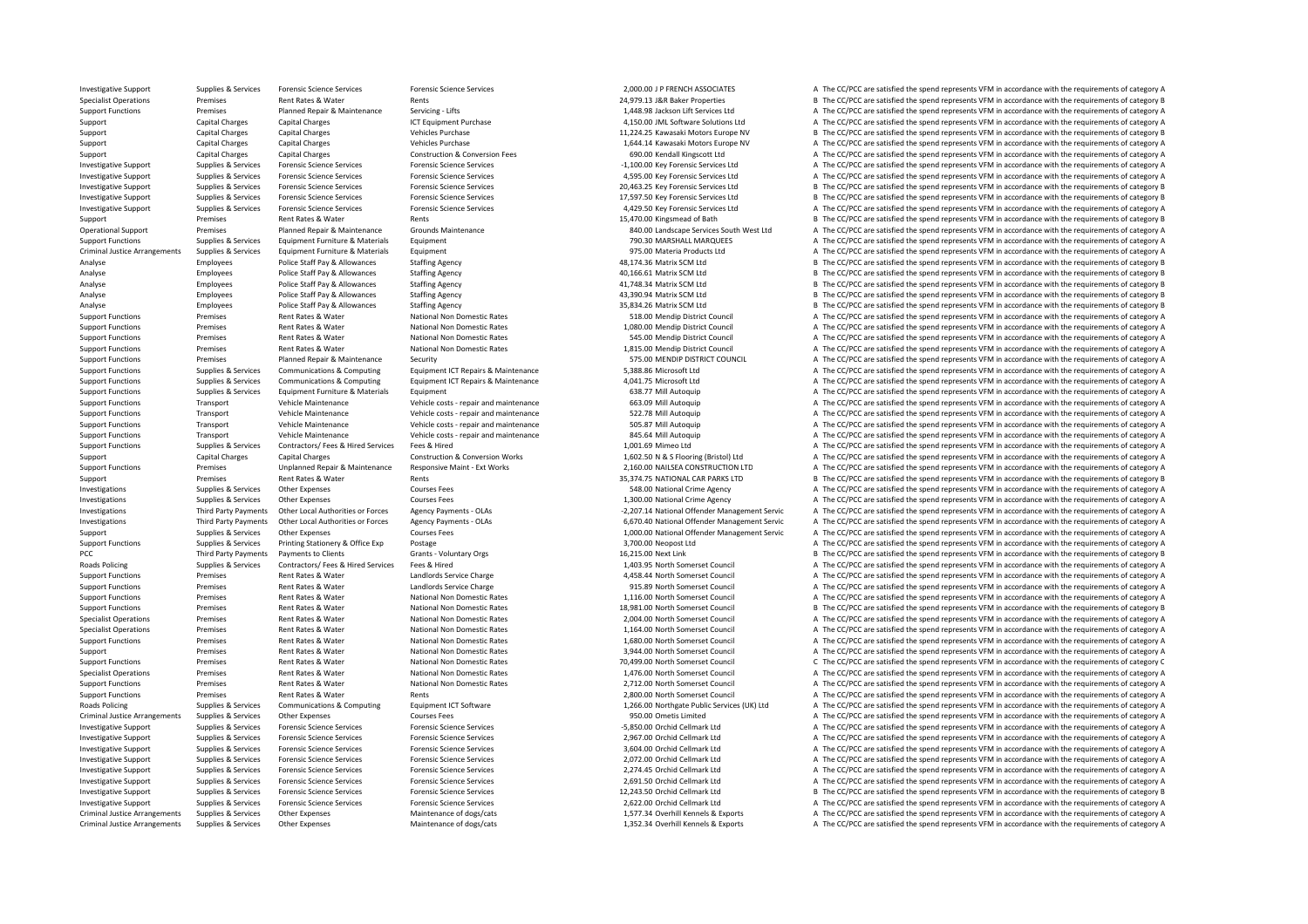Criminal JusticeCriminal JusticeCriminal JusticeCriminal JusticeCriminal JusticeCriminal JusticeCriminal JusticeCriminal JusticeCriminal JusticeCriminal Justice**Roads Policing** 

 Arrangements Supplies & Services Other Expenses Maintenance of dogs/cats 1,130.82 Overhill Kennels & Exports A The CC/PCC are satisfied the spend represents VFM in accordance with the requirements of category A Supplies & Services Other Expenses Maintenance of dogs/cats 1,070.00 Overhill Kennels & Exports A The CC/PCC are satisfied the spend represents VFM in accordance with the requirements of category A Arrive Supplies & Services Other Expenses Maintenance of dogs/cats and the service of the CONTIL Kennels & Exports A The CC/PCC are satisfied the spend represents VFM in accordance with the requirements of category A The C Arrangements Supplies & Services Other Expenses Other Expenses Maintenance of dogs/cats 587.03 Overhill Kennels & Exports A The CC/PCC are satisfied the spend represents VFM in accordance with the requirements of category Arrangements Supplies & Services Other Expenses Maintenance of dogs/cats 1,307.50 Overhill Kennels & Exports A The CC/PCC are satisfied the spend represents VFM in accordance with the requirements of category A Arrangements Supplies & Services Other Expenses Maintenance of dogs/cats 1,577.34 Overhill Kennels & Exports A The CC/PCC are satisfied the spend represents VFM in accordance with the requirements of category A Arrangements Supplies & Services Other Expenses Maintenance of dogs/cats 1,407.00 Overhill Kennels & Exports A The CC/PCC are satisfied the spend represents VFM in accordance with the requirements of category A Arrangements Supplies & Services Other Expenses Maintenance of dogs/cats 1,352.34 Overhill Kennels & Exports A The CC/PCC are satisfied the spend represents VFM in accordance with the requirements of category A Arrangements Supplies & Services Other Expenses Maintenance of dogs/cats 1,614.99 Overhill Kennels & Exports A The CC/PCC are satisfied the spend represents VFM in accordance with the requirements of category A Arrangements Supplies & Services Other Expenses Maintenance of dogs/cats 1,577.34 Overhill Kennels & Exports A The CC/PCC are satisfied the spend represents VFM in accordance with the requirements of category A Third Party Payments Other Local Authorities or Forces Contributions to Other Forces Forces Contributions to Other Forces and the Subsection of the Subsection of the CO/PCC are satisfied the spend represents VFM in accorda Investigations Supplies Services Contractors/ Fees & Hired Fees & Hired Services Fees & Hired 23,400.00 PA Consulting Services Ltd B The CC/PCC are satisfied the spend represents VFM in accordance with the requirements of Investigations Supplies & Services Contractors/ Fees & Hired Services Fees & Hired 23,400.00 PA Consulting Services Ltd B The CC/PCC are satisfied the spend represents VFM in accordance with the requirements of category B Investigations Supplies & Services Contractors/ Fees & Hired Services Fees & Hired 31,200.00 PA Consulting Services Ltd B The CC/PCC are satisfied the spend represents VFM in accordance with the requirements of category B Support Transport Vehicle Maintenance Vehicle costs ‐ repair and maintenance S23.16 PCC for Devon & Cornwall A The CC/PCC are satisfied the spend represents VFM in accordance with the requirements of category A Support Functions Third Party Payments Other Local Authorities or Forces Contributions to Other Forces contributions to Other Forces and the CONSTANDER A 360.87 PCC for Gloucestershire A The CC/PCC are satisfied the spend Support Functions Third Party Payments Other Local Authorities or Forces Contributions to Other Forces contributions of Other Forces and the CONSTANT A SUPPOSED CONFORMER A The CC/PCC are satisfied the spend represents VFM Support Functions Third Party Payments Other Local Authorities or Forces Contributions to Other Forces contributions to Other Forces and the Season of the COPCC are satisfied the spend represents VFM in accordance with the Support Functions Third Party Payments Other Local Authorities or Forces Contributions to Other Forces contributions of Other Forces and the CONSERVITHER A 337.44 PCC for Gloucestershire A The CC/PCC are satisfied the soen Support Functions Third Party Payments Other Local Authorities or Forces Contributions to Other Forces contributions to Other Forces and the CONSCOTT A 383.71 PCC for Gloucestershire A The CC/PCC are satisfied the spend re Support Functions Third Party Payments Other Local Authorities or Forces Contributions to Other Forces of the Contributions to Other Forces 4360.87 PCC for Gloucestershire A The CC/PCC are satisfied the spend represents VE Support Functions Third Party Payments Other Local Authorities or Forces Contributions to Other Forces contributions to Other Forces and a 408.33 PCC for Gloucestershire A The CC/PCC are satisfied the spend represents VFM Support Functions Third Party Payments Other Local Authorities or Forces Contributions to Other Forces contributions of Other Forces and the COLLEC 4.601.33 PCC for Gloucestershire A The CC/PCC are satisfied the spend repr Support Functions Third Party Payments Other Local Authorities or Forces Contributions to Other Forces Contributions to Other Forces and the Support Contents of Contributions and the Support Contents are a media and the CO A The CC/PCC are satisfied the spend represents VFM in accordance with the requirements of category A Third Party Payments Other Local Authorities or Encres Contributions to Other Encres and and act of Contribution of the Care of the Contributions to Other Encres and and and a serve and the COPC are satisfied the spend rep Third Party Payments Other Local Authorities or Forces Contributions to Other Forces contributions of Other Forces and the CONSERVITHE A The CC/PCC are satisfied the spend represents VFM in accordance with the requirements Third Party Payments Other Local Authorities or Forces Contributions to Other Forces and the Support and the CONCC are satisfied the spend represents VFM in accordance with the requirements of category A Support<br>Third Part Third Party Payments Other Local Authorities or Forces Contributions to Other Forces Contributions Company Content Forces and the CONSULT A SECTION A The CC/PCC are satisfied the spend represents VFM in accordance with the Third Party Payments Other Local Authorities or Forces Contributions to Other Forces Contributions Company Conter Forces and the SULLE ASO2.15 PCC for Gloucestershire A The CC/PCC are satisfied the spend represents VFM in Third Party Payments Other Local Authorities or Forces Contributions to Other Forces contributions of Other Forces and the COLOGO 4.400.21 PCC for Gloucestershire A The CC/PCC are satisfied the spend represents VFM in acco Investigations Third Party Payments Other Local Authorities or Forces Contributions to Other Forces Contributions to Other Forces and the Space of Contributions to Chefferical Association and the CONCLOC are satisfied the Employees Police Pay & Allowances Housing Allowance - Chief Inspector 265.86 PCC for Gloucestershire A The CC/PCC are satisfied the spend represents VFM in accordance with the requirements of category A Specialist Operations Employees Police Pay & Allowances Housing Allowance - Chief Inspector 265.86 PCC for Gloucestershire A The CC/PCC are satisfied the spend represents VFM in accordance with the requirements of category Specialist Operations Employees Police Pay & Allowances Housing Allowance - Chief Inspector 265.86 PCC for Gloucestershire A The CC/PCC are satisfied the spend represents VFM in accordance with the requirements of category Specialist Operations Employees Police Pay & Allowances Police Chief Inspector - Basic Pay/NI/Pen 6,510.06 PCC for Gloucestershire A The CC/PCC are satisfied the spend represents VFM in accordance with the requirements of Specialist Operations Complete Employees Police Pay & Allowances Police Chief Inspection Chief Inspection - Basic Pay/NI/Pen 6510.06 PCC for Gloucestershire A The CC/PCC are satisfied the spend represents VEM in accordance Specialist Operations Employees Police Pay & Allowances Police Chief Inspector - Basic Pay/NI/Pen/Subs 6,618.50 PCC for Gloucestershire A The CC/PCC are satisfied the spend represents VFM in accordance with the requirement Specialist Operations Employees Police Pay & Allowances Police PC - Overtime/NI/Rest Day 948.91 PCC for Gloucestershire A The CC/PCC are satisfied the spend represents VFM in accordance with the requirements of category A Specialist Operations Supplies & Services Printing Stationery & Office Exp Stationery 4.76 PCC for Gloucestershire A The CC/PCC are satisfied the spend represents VFM in accordance with the requirements of category A The C Specialist Operations Supplies & Services Printing Stationery & Office Exp Stationery Supplies and Stationery a Stationery a Stationery a Stationery a Stationery a COVEC are Gloucestershire A The CC/PCC are satisfied the s Specialist Operations Supplies & Services Subsistence Subsistence Subsistence Subsistence Subsistence Subsistence Subsistence Subsistence Subsistence Subsistence Subsistence Subsistence Subsistence Subsistence and the CC/P Franchvees Police Overtime Police PC – Overtime 3,016.10 PCC for Merseyside A The CC/PCC are satisfied the spend represents VFM in accordance with the requirements of category A Support Functions Supplies & Services Clothing Uniforms & Laundry Clothing & Uniforms - Issues 1,286.71 PCC for Wiltshire A The CC/PCC are satisfied the spend represents VFM in accordance with the requirements of category Specialist Operations Employees Police Pay & Allowances Housing Allowance - Inspector 314.12 PCC for Wiltshire A The CC/PCC are satisfied the spend represents VFM in accordance with the requirements of category A The Crite Employees Police Pay & Allowances Housing Allowance - Inspector 314.12 PCC for Wiltshire A The CC/PCC are satisfied the spend represents VFM in accordance with the requirements of category A Specialist Operations Employees Police Pay & Allowances Police Inspector - Basic Pay/NI/Pen 6,087.75 PCC for Wiltshire A The CC/PCC are satisfied the spend represents VFM in accordance with the requirements of category A Specialist Operations Employees Police Pay & Allowances Police Inspector - Basic Pay/NI/Pen 6,134.39 PCC for Wiltshire A The CC/PCC are satisfied the spend represents VFM in accordance with the requirements of category A Specialist Operations Employees Police Pay & Allowances Police Inspector – Basic Pay/NI/Pen 6,130.65 PCC for Wiltshire A The CC/PCC are satisfied the spend represents VFM in accordance with the requirements of category A Specialist Operations Employees Police Pay & Allowances Police Superintendent - Basic Pay/NI/Pen 8,869.77 PCC for Wiltshire A The CC/PCC are satisfied the spend represents VFM in accordance with the requirements of categor Support Functions Supplies & Services Other Expenses Courses Fees 200168 Courses Fees 3,620.35 Pertemps Professional Development L A The CC/PCC are satisfied the spend represents VFM in accordance with the requirements of Support Functions Premises Planned Repair & Maintenance Servicing Agreements 1,556.26 PHS Group Ltd A The CC/PCC are satisfied the spend represents VFM in accordance with the requirements of category A Policing Supplies & Services Printing Stationery & Office Exp Stationery 1,067.00 Pitney Bowes Ltd A The CC/PCC are satisfied the spend represents VFM in accordance with the requirements of category A Support Functions Premises Planned Repair & Maintenance Grounds Maintenance Crounds Maintenance 750.57 PLANT CARE INTERIORSCAPES A The CC/PCC are satisfied the spend represents VFM in accordance with the requirements of ca Support Functions Supplies & Services Communications & Computing Equipment ICT Repairs & Maintenance 3,568.00 Pomeroy IT Solutions UK Limited A The CC/PCC are satisfied the spend represents VFM in accordance with the requi Operational Support Supplies & Services Equipment Furniture & Materials Equipment Equipment 1,293.50 Prometheus Medical Ltd A The CC/PCC are satisfied the spend represents VFM in accordance with the requirements of categor Support Supplies & Services Contractors/ Fees & Hired Services Fees & Hired A The CC/PC are satisfied the spend represents VFM in accordance with the requirements of category A Specialist Operations Supplies & Services Contractors/ Fees & Hired Services Fees & Hired Services Fees & Hired 800.00 Prompt Uk Ltd A The CC/PCC are satisfied the spend represents VFM in accordance with the requirements o Specialist Operations Supplies & Services Contractors/ Fees & Hired Services Fees & Hired Services Fees & Hired Services Fees & Hired Services Fees & Hired Stategory A The CC/PCC are satisfied the spend represents VFM in a Support Supplies & Services Clothing Uniforms & Laundry Clothing & Uniforms ‐ Issues 549.00 Pro‐Tactical Limited A The CC/PCC are satisfied the spend represents VFM in accordance with the requirements of category A Analyse Capital Financing External Interest Debt Charges - Interest Debt Charges - Interest 24,210.52 Public Works Loan Board B The CC/PCC are satisfied the spend represents VFM in accordance with the requirements of categ Support Functions Supplies & Services Printing Stationery & Office Exp Postage 513.68 PURCHASE POWER 513.68 PURCHASE POWER A The CC/PCC are satisfied the spend represents VFM in accordance with the requirements of category Support Functions Supplies & Services Printing Stationery & Office Exp Postage Printing Stationery & Office Exp Postage 1,012.94 PURCHASE POWER 1,012.94 PURCHASE POWER A The CC/PCC are satisfied the spend represents VFM in Support Functions Supplies & Services Printing Stationery & Office Exp Postage Material Principal and the service of the Stationery A The CC/PCC are satisfied the spend represents VFM in accordance with the requirements of Support Functions Premises Rent Rates & Water Landlords Service Charge 898.04 Pyper Property Partnership A The CC/PCC are satisfied the spend represents VFM in accordance with the requirements of category A Support Functions Premises Rent Rates & Water Rents 16,875.00 Pyper Property Partnership B The CC/PCC are satisfied the spend represents VFM in accordance with the requirements of category B Operational Support Supplies & Services Other Expenses Vet Fees & Supplies Vet Fees & Supplies 724.28 Quantock Veterinary Hospital Ltd A The CC/PCC are satisfied the spend represents VFM in accordance with the requirements Specialist Operations Supplies & Services Professional Fees & Consultancy Professional Fees & Consultancy Specialist A The CC/PCC are satisfied the spend represents VFM in accordance with the requirements of category A Support Capital Charges Capital Charges Construction & Conversion Fees 10,300.00 Ridge & Partners LLP B The CC/PCC are satisfied the spend represents VFM in accordance with the requirements of category B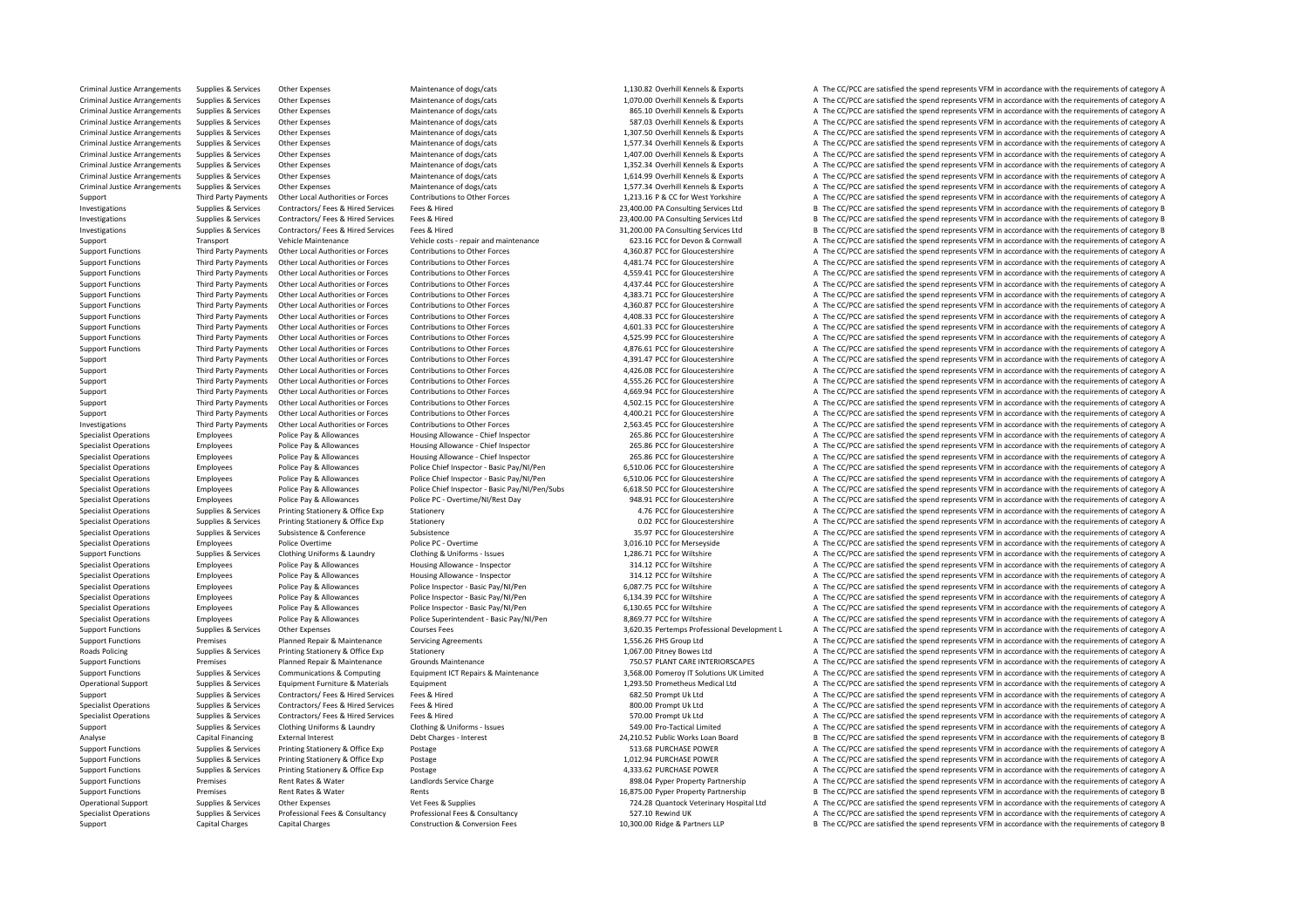PCC Third Party Payments Criminal JusticePCC Third Party Payments PCC Third Party Payments

PCC Third Party Payments Payments to Clients

Support Capital Charges Capital Charges Construction & Conversion Fees 4,800.00 Ridge & Partners LLP A The CC/PCC are satisfied the spend represents VFM in accordance with the requirements of category A Investigations Supplies & Services Equipment Furniture & Materials Equipment = 501.46 Rocom Ltd 501.46 Rocom Ltd A The CC/PCC are satisfied the spend represents VFM in accordance with the requirements of category A Support Functions Supplies & Services Communications & Computing Equipment ICT Repairs & Maintenance Equipment ICT Repairs & Maintenance 1,586.46 Rocom Ltd A The CC/PCC are satisfied the spend represents VFM in accordance of the contract of the property of the parameter of the Planned Repair & Maintenance Planned Maint - Internal Decoration 503.60 Romac Building Contractors Ltd A The CC/PCC are satisfied the spend represents VFM in accordan Premises Unplanned Repair & Maintenance Responsive Maint ‐ Roofs 8,405.00 Romac Building Contractors Ltd A The CC/PCC are satisfied the spend represents VFM in accordance with the requirements of category A Support Functions Transport Vehicle Maintenance Vehicle costs ‐ repair and maintenance 2,041.67 Rowcliffes Of Taunton Ltd A The CC/PCC are satisfied the spend represents VFM in accordance with the requirements of category Support Functions Transport Vehicle Maintenance Vehicle costs - repair and maintenance Vehicle costs - repair and maintenance Vehicle costs - repair and maintenance 1,471.35 Rowcliffes Of Yeovil A The CC/PCC are satisfied Suppliers & Services Clothing Uniforms & Laundry Laundry Barcades Containg March 2017 1245.88 Royal Devon and Exeric NHS Foundati A The CC/PCC are satisfied the spend represents VEM in accordance with the requirements of c Support Support Supporters Services Equipment Furniture & Materials Equipment Furniture & Materials Equipment 716.85 RS COMPONENTS LTD A The CC/PCC are satisfied the spend represents VFM in accordance with the requirements Support Functions Transport Vehicle Maintenance Vehicle costs – commissioning 502.09 RSG ENGINEERING LTD A The CC/PCC are satisfied the spend represents VFM in accordance with the requirements of category A Party Payments Other Local Authorities or Forces Charges ‐ Financial Services 6,000.00 RSM Risk Assurance Services LLP A The CC/PCC are satisfied the spend represents VFM in accordance with the requirements of category A T Sunnort Eunctions Sunnline & Services Communications & Communications & Communications & Communications & Communications & Communications Foujinment ICT Renaiss & Maintenance 29 549 00 SAADIAN TECHNOLOGIES ITD R The CC/PCC Support Functions Transport Vehicle Maintenance Vehicle costs ‐ repair and maintenance Vehicle costs ‐ repair and maintenance S12.52 SAFETY KLEEN UK LTD A The CC/PCC are satisfied the spend represents VFM in accordance wit Support Functions Transport Vehicle Workshops/Maintenance Vehicle Materials 584.85 SAFETY‐KLEEN UK LTD A The CC/PCC are satisfied the spend represents VFM in accordance with the requirements of category A Support Transport Vehicle Hire Metal Hired Vehicle Costs 758.80 Scot Group Ltd A The CC/PCC are satisfied the spend represents VFM in accordance with the requirements of category A Support Transport Vehicle Hire Mercy Hired Vehicle Costs Transport A The CC/PCC are satisfied the spend represents VFM in accordance with the requirements of category A Support Functions Premises Planned Repair & Maintenance Security 2,196.97 SECUREDOR SERVICES A The CC/PCC are satisfied the spend represents VFM in accordance with the requirements of category A Supplies & Services Contractors/Fees & Hired Services Fees & Hired Services Fees & Hired Services Fees & Hired Services Fees & Hired on Mational Non Domestic Rates Contractors/Fees & Hired Services Fees & Hired on Mational Premises Rent Rates & Water Mational Non Domestic Rates 1,452.00 Sedgemoor District Council A The CC/PCC are satisfied the spend represents VFM in accordance with the requirements of category A Support Premises Rent Rates & Water National Non Domestic Rates 2,420.99 Sedgemoor District Council A The CC/PCC are satisfied the spend represents VFM in accordance with the requirements of category A Support Functions Premises Rent Rates & Water National Non Domestic Rates 75,429.00 Sedgemoor District Council C The CC/PCC are satisfied the spend represents VFM in accordance with the requirements of category C Support Capital Charges Capital Charges Construction & Conversion Works 29,581.95 Senator International Ltd B The CC/PCC are satisfied the spend represents VFM in accordance with the requirements of category B Specialist Operations Supplies & Services Equipment Furniture & Materials Equipment and the secure and the secure and the CC/PCC are satisfied the spend represents VFM in accordance with the requirements of category A Support Functions Supplies & Services Communications & Computing Equipment ICT Repairs & Maintenance 705.00 Sepura PLC 705.00 Sepura PLC A The CC/PCC are satisfied the spend represents VFM in accordance with the requiremen A The CC/PCC are satisfied the spend represents VFM in accordance with the requirements of category A Support Functions Support Support Contractors/ Fees & Hired Fees & Hired Services Fees & Hired 2,203.20 SHL GROUP LTD A The CC/PCC are satisfied the spend represents VFM in accordance with the requirements of category A Analyse Supplies & Services Equipment Furniture & Materials Equipment Operational 2,600.00 Sigma Security Devices Ltd A The CC/PCC are satisfied the spend represents VFM in accordance with the requirements of category A Support Functions Transport Vehicle Maintenance Vehicle costs - repair and maintenance Vehicle costs - repair and maintenance Vehicle costs - repair and maintenance 1,324.04 SJ Cook & Sons Ltd A The CC/PCC are satisfied th A The CC/PCC are satisfied the spend represents VFM in accordance with the requirements of category A Support Functions Supplies & Services Contractors/ Fees & Hired Services Fees & Hired Services Fees & Hired Services Fees & Hired Services Fees & Hired Services Fees & Hired Services Fees & Hired Services Fees & Hired Serv Support Functions Supplies & Services Contractors/ Fees & Hired Services Fees & Hired Services Fees & Hired Services Fees & Hired Services Fees & Hired Services Fees & Hired Services Pees & Hired Services Pees & Hired Serv Support Functions Supplies & Services Contractors/ Fees & Hired Services Fees & Hired Fired Contractors/ Fees & Hired Services Fees & Hired Services Fees & Hired Contractors Fees & Hired Support Fees and David A The CC/PCC A The CC/PCC are satisfied the spend represents VFM in accordance with the requirements of category A Support Functions Supplies & Services Catering Catering Catering Catering Catering Catering Catering Catering Catering Catering Catering Catering and the Support Functions of category A The CC/PCC are satisfied the spend r Support Functions Supplies & Services Catering Catering Catering Catering Catering Catering Category A The CC/PCC are satisfied the spend represents VFM in accordance with the requirements of category A Support Functions Premises Cleaning & Domestic Supplies Cleaning Charges Cleaning Charges Cleaning Charges examples 9,966.54 Sodexo Limited B The CC/PCC are satisfied the spend represents VFM in accordance with the require Support Functions Premises Cleaning & Domestic Supplies Cleaning Charges Cleaning Charges Cleaning Charges Cleaning Charges Cleaning Charges Cleaning Charges ST.117.41 Sodexo Limited B The CC/PCC are satisfied the spend re Operational Support Premises Cleaning & Domestic Supplies Cleaning Charges Cleaning Charges Cleaning Charges Cleaning Charges Cleaning Charges Cleaning Charges Cleaning Charges Cleaning Charges S.59 Sodexo Limited A The CC Operational Support Premises Cleaning & Domestic Supplies Cleaning Charges Cleaning Charges Cleaning Charges Cleaning Charges Cleaning Charges Cleaning Charges Cleaning Charges Cleaning Charges Cleaning Charges Cleaning Ch Support Premises Cleaning & Domestic Supplies Cleaning Charges Cleaning Charges 2,502.25 Sodexo Limited B The CC/PCC are satisfied the spend represents VFM in accordance with the requirements of category B Specialist Operations Specialist Operations Premises Cleaning & Cleaning Cleaning Charges Cleaning Charges Cleaning Charges Cleaning Charges Cleaning Charges Cleaning Charges Cleaning Charges Cleaning Charges Cleaning Char Specialist Operations Premises Cleaning & Domestic Supplies Cleaning Charges Cleaning Charges Cleaning Charges Cleaning Charges 32.69 Sodexo Limited A The CC/PCC are satisfied the spend represents VFM in accordance with th Premises Cleaning & Domestic Supplies Cleaning Charges 1,023.30 Sodexo Limited B The CC/PCC are satisfied the spend represents VFM in accordance with the requirements of category B Support Functions Premises Cleaning & Domestic Supplies Cleaning Charges Cleaning Charges 483.63 Sodexo Limited A The CC/PCC are satisfied the spend represents VFM in accordance with the requirements of category A Support Functions Premises Cleaning & Domestic Supplies Cleaning Charges Cleaning Charges Cleaning Charges 15,109.74 Sodexo Limited B The CC/PCC are satisfied the spend represents VFM in accordance with the requirements of Premises Cleaning & Domestic Supplies Cleaning Charges 268.74 Sodexo Limited 268.74 Sodexo Limited B The CC/PCC are satisfied the spend represents VFM in accordance with the requirements of category B Support Premises Cleaning & Domestic Supplies Cleaning Charges Cleaning Charges 7,037.08 Sodexo Limited B The CC/PCC are satisfied the spend represents VFM in accordance with the requirements of category B PCC Subplies & Services Subsistence & Conference Conference & Meeting Expenses 521.25 Sodexo Limited A The CC/PCC are satisfied the spend represents VFM in accordance with the requirements of category A The Conference Conf Supplies Services Other Expenses Financial Adjustments and the Services Constant B The CC/PCC are satisfied the spend represents VFM in accordance with the requirements of category B Support Functions Supplies & Services Communications & Computing Equipment ICT Software 862.84 SOFTWARE BOX LTD A The CC/PCC are satisfied the spend represents VFM in accordance with the requirements of category A Supplies & Services Communications & Computing Equipment ICT Software 10,560.79 SOFTWARE BOX LTD B The CC/PCC are satisfied the spend represents VFM in accordance with the requirements of category B Support Functions Supplies & Services Communications & Computing Equipment ICT Software 526.00 SOFTWARE BOX LTD A The CC/PCC are satisfied the spend represents VFM in accordance with the requirements of category A The Crip Support Functions Supplies & Services Communications & Computing Foujoment ICT Software 1,293.76 SOFTWARE BOX LTD A The CC/PCC are satisfied the spend represents VFM in accordance with the requirements of category A Support Capital Charges Capital Charges Construction & Conversion Works 2,450.00 Solar Valley Electrical Limited A The CC/PCC are satisfied the spend represents VFM in accordance with the requirements of category A Support Capital Charges Capital Charges Capital Charges Capital Charges Other Plant & Equipment A The CONCLUGAL CONCLUGAL A The CC/PCC are satisfied the spend represents VFM in accordance with the requirements of category Support Functions Premises Planned Repair & Maintenance Planned Maint - Mechanical Plant<br>Support Europe Planned Repair & Maintenance Planned Maint - Mechanical Plant<br>Support Branch Branch Planned Repair Planned Maint - Mec Support Premises Planned Repair & Maintenance Planned Maint Mechanical Plant 29,400.00 Solar Valley Electrical Limited B The CC/PCC are satisfied the spend represents VFM in accordance with the requirements of category B Support Functions Premises Unplanned Repair & Maintenance Responsive Maint - Electrical and the ESSO.00 Solar Valley Electrical Limited A The CC/PCC are satisfied the spend represents VFM in accordance with the requirement Support Functions Premises Unplanned Repair & Maintenance Responsive Maint - Electrical Support Responsive Maint - Electrical Cases and Develocitical Limited A The CC/PCC are satisfied the spend represents VFM in accordanc Support Functions Premises Unplanned Repair & Maintenance Responsive Maint - Flectrical S.685.00 Solar Valley Flectrical imited A The CC/PCC are satisfied the spend represents VEM in accordance with the requirements of cat Support Functions Premises Unplanned Repair & Maintenance Responsive Maint - Electrical Alta Lets and the CASO Solar Valley Electrical Limited A The CC/PCC are satisfied the spend represents VFM in accordance with the requ Premises Unplanned Repair & Maintenance Responsive Maint - Ext Works 575.00 Solar Valley Electrical Limited A The CC/PCC are satisfied the spend represents VFM in accordance with the requirements of category A The Creation Payments to Clients Grants - Voluntary Orgs 6. The Crants Crants Cranks A The CC/PCC are satisfied the spend represents VFM in accordance with the requirements of category A Payments to Clients Crants Voluntary Orgs entity Payments of category A The CC/PCC are satisfied the spend represents VFM in accordance with the requirements of category A Grants - Voluntary Orgs **3.365.50 SOMERSET COUNTY COUNCIL** A The CC/PCC are satisfied the spend represents VFM in accordance with the requirements of category A Support Functions Supplies & Services Printing Stationery & Office Exp Postage 2,366.12 SOMERSET COUNTY COUNCIL A The CC/PCC are satisfied the spend represents VFM in accordance with the requirements of category A Support Support Functions Premises Rent Rates & Water Rents Rents Rents Rents Rents Rents Rents Rent Rent Rents Rents Rent Rents Rents Rent Rents Rents Rent Rents Rent Rent Rent Rents Rents Rents Rents Rents Rents Rent Rents Rent Support Functions Premises Rent Rates & Water National Non Domestic Rates 45,356.00 South Gloucestershire B The CC/PCC are satisfied the spend represents VFM in accordance with the requirements of category B Support Functions Premises Rent Rates & Water National Non Domestic Rates 2,835.00 South Gloucestershire A The CC/PCC are satisfied the spend represents VFM in accordance with the requirements of category A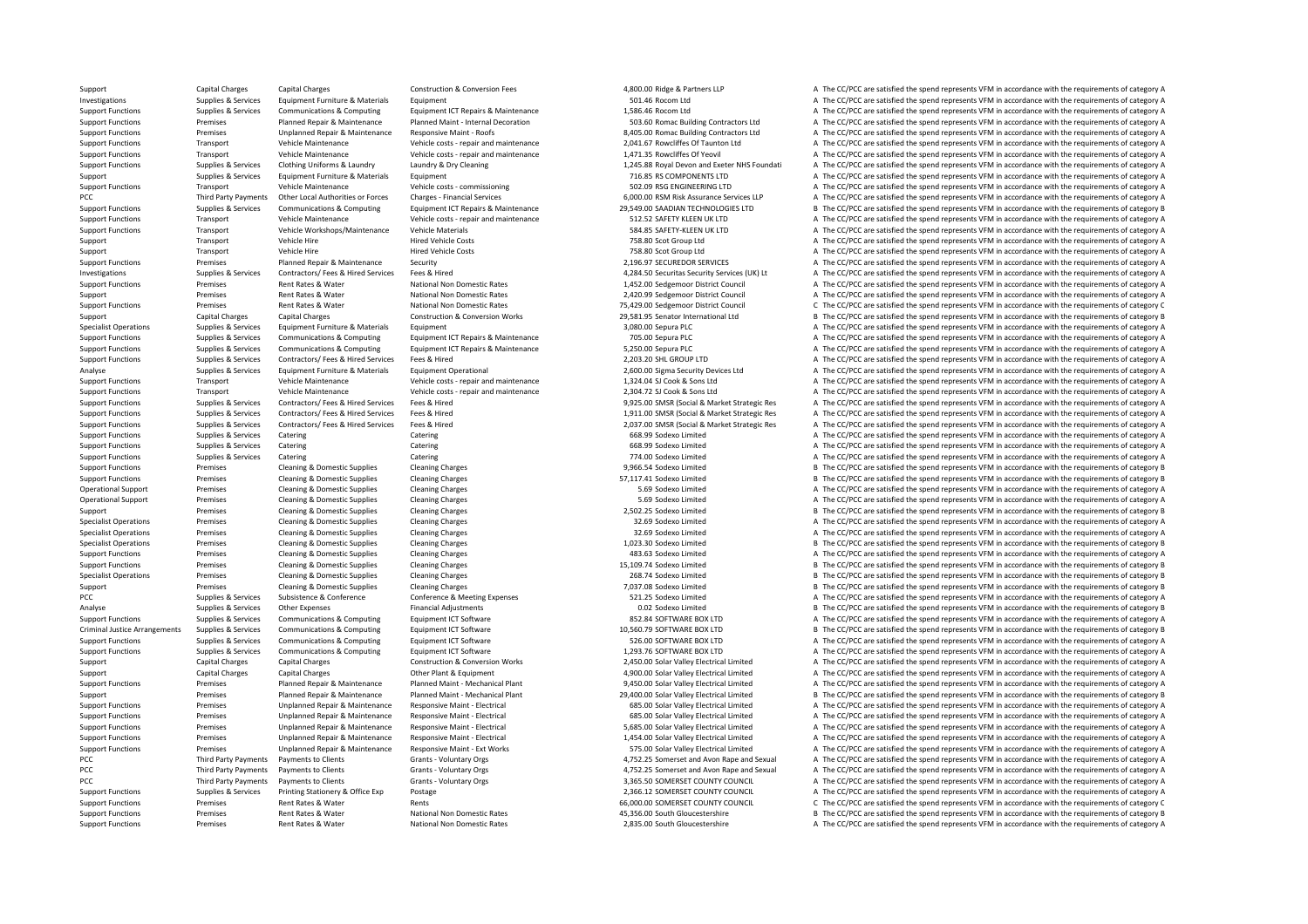**Local Policing** PCC Third Party Payments

Support Functions Premises Rent Rates & Water National Non Domestic Rates 1,476.00 South Gloucestershire A The CC/PCC are satisfied the spend represents VFM in accordance with the requirements of category A Support Functions Premises Rent Rates & Water National Non Domestic Rates 13,434.00 South Gloucestershire B The CC/PCC are satisfied the spend represents VFM in accordance with the requirements of category B Support Functions Premises Rent Rates & Water National Non Domestic Rates 600.00 South Gloucestershire A The CC/PCC are satisfied the spend represents VFM in accordance with the requirements of category A Support Premises Rent Rates & Water Mational Non Domestic Rates and the Support Rates Rent Rates Rent Rates Rent Rates Rent Rates Rent Rates Rent Rates Rent Rates Rent Rates Rent Rates and National Non Domestic Rates and t Support Premises Rent Rates & Water National Non Domestic Rates 11,290.00 South Gloucestershire B The CC/PCC are satisfied the spend represents VFM in accordance with the requirements of category B Policing Third Party Payments to Clients Crants Crants - Voluntary Orgs 23,170.00 South Gloucestershire Council B The CC/PCC are satisfied the spend represents VFM in accordance with the requirements of category B Support Functions Premises Rent Rates & Water Landlords Service Charge 1998 and a The CONCE are satisfied the spend represents VFM in accordance with the requirements of category A Support Functions Premises Rent Rates & Water National Non Domestic Rates 511.00 South Somerset District Council A The CC/PCC are satisfied the spend represents VFM in accordance with the requirements of category A Support Functions Premises Rent Rates & Water National Non Domestic Rates Same Same Same Same Same Search Council A The CC/PCC are satisfied the spend represents VFM in accordance with the requirements of category A Support Functions Premises Rent Rates & Water National Non Domestic Rates 564.00 South Somerset District Council A The CC/PCC are satisfied the spend represents VFM in accordance with the requirements of category A Support Functions Premises Rent Rates & Water National Non Domestic Rates 12,177.00 South Somerset District Council B The CC/PCC are satisfied the spend represents VFM in accordance with the requirements of category B Support Functions Premises Planned Repair & Maintenance Fire Alarms 6,824.92 Sovereign Fire & Security Ltd A The CC/PCC are satisfied the spend represents VFM in accordance with the requirements of category A Support Functions Premises Planned Repair & Maintenance Intruder Alarms 580.50 Sovereign Fire & Security Ltd A The CC/PCC are satisfied the spend represents VFM in accordance with the requirements of category A Support Functions Premises Planned Repair & Maintenance Servicing - Fire Alarm 2,961.75 Sovereign Fire & Security Ltd A The CC/PCC are satisfied the spend represents VFM in accordance with the requirements of category A Disused Supplies & Services Printing Stationery & Office Exp Reprographics Reprographics 21,028.00 Specialist Computer Centres B The CC/PCC are satisfied the spend represents VFM in accordance with the requirements of cate Operational Support Supplies & Services Other Expenses Dogs - Kennel Purchase & Maint 614.90 ST GILES KENNELS AND CATTERY A The CC/PCC are satisfied the spend represents VFM in accordance with the requirements of category Support Premises Rent Rates & Water Rents Rents Rents But a Rents 820.84 Summervale Surgery A The CC/PCC are satisfied the spend represents VFM in accordance with the requirements of category A Investigative Support Supplies & Services Forensic Science Services Forensic Science Services Forensic Science Services Forensic Science Services Forensic Science Services Forensic Science Services Forensic Science Service Investigative Support Support Support Support Support Support Forensic Science Services Forensic Science Services Forensic Science Services Forensic Science Services Forensic Science Services Forensic Science Services and Investigative Support Supplies & Services Forensic Science Services Forensic Science Services Forensic Science Services Forensic Science Services Forensic Science Services Forensic Science Services and a The CC/PCC are sat Investigative Support Support Support Support Support Support Support Support Support Support Support Support Support Support Support Support Support Support Support Support Support Support Support Support Support Support Support Supplies & Services Foulyment Furniture & Materials Foulyment 3,672.02 Tactical Transponder Technoloogy Lt A The CC/PCC are satisfied the spend represents VFM in accordance with the requirements of category A Support Functions Supplies & Services Equipment Furniture & Materials Equipment 1,600.83 Tangible Benefit Limited A The CC/PCC are satisfied the spend represents VFM in accordance with the requirements of category A PCC PCC are satisfied the spend represents VFM in accordance with the requirements of category A The CC/PCC are satisfied the spend represents VFM in accordance with the requirements of category A Support Category A The CC Support Capital Charges Capital Charges Capital Charges ICT Equipment Purchase **822.30** Tangible Benefit Limited A The CC/PCC are satisfied the spend represents VFM in accordance with the requirements of category A Support Functions Premises Planned Repair & Maintenance Grounds Maintenance 3,689.75 Taunton Deane Borough Council A The CC/PCC are satisfied the spend represents VFM in accordance with the requirements of category A Support Functions Premises Rent Rates & Water National Non Domestic Rates 690.00 Taunton Deane Borough Council A The CC/PCC are satisfied the spend represents VFM in accordance with the requirements of category A Support Functions Premises Rent Rates & Water National Non Domestic Rates 10,846.00 Taunton Deane Borough Council B The CC/PCC are satisfied the spend represents VFM in accordance with the requirements of category B Specia Specialist Operations Supplies & Services Communications & Computing Equipment ICT 622.58 Telefonica UK Limited A The CC/PCC are satisfied the spend represents VFM in accordance with the requirements of category A Specialist Operations Supplies & Services Communications & Computing Equipment ICT 601.07 Telefonica UK Limited A The CC/PCC are satisfied the spend represents VFM in accordance with the requirements of category A Specialist Operations Supplies & Services Communications & Computing Equipment ICT 595.42 Telefonica UK Limited A The CC/PCC are satisfied the spend represents VFM in accordance with the requirements of category A Specialist Operations Supplies & Services Communications & Computing Equipment ICT examples and the spendia and the CC/PC are satisfied the spend represents VFM in accordance with the requirements of category A The CC/PC a Specialist Operations Supplies A The CC/PCC are satisfied the spend represents VFM in accordance with the requirements of category A Support Functions Supplies & Services Communications & Computing Equipment ICT 3,174.00 Telefonica UK Limited A The CC/PCC are satisfied the spend represents VFM in accordance with the requirements of category A Support IC Support Functions Supplies & Services Communications & Computing Foujonnent ICT 25,277.70 Telefonica UK Limited B The CC/PCC are satisfied the spend represents VFM in accordance with the requirements of category B Support Functions Supplies & Services Communications & Computing Equipment ICT 2,131.07 Telefonica UK Limited A The CC/PCC are satisfied the spend represents VFM in accordance with the requirements of category A The Comput Support Functions Supplies Services Communications & Computing Foundances Computing Functions and the COMPUT 1,223.25 Telefonica UK Limited A The CC/PCC are satisfied the spend represents VFM in accordance with the require Support Functions Supplies & Services Communications & Computing Equipment ICT and the service of the COMPUTING COMPUTING THE COMPUTING COMPUTING A The COMPUTING A The COMPUTING COMPUTING COMPUTING THE SUPPORT OF COMPUTING Support Support Communications & Computing Telephone Calls 1,371.37 Telefonica UK Limited A The CC/PCC are satisfied the spend represents VFM in accordance with the requirements of category A Support Functions Premises Planned Repair & Maintenance Grounds Maintenance Server and the second and the CC/PCC are satisfied the spend represents VFM in accordance with the requirements of category A Support Functions Premises Planned Repair & Maintenance Grounds Maintenance Grounds Maintenance and the section of the CC/PCC are satisfied the spend represents VFM in accordance with the requirements of category A The COV Support Functions Premises Planned Repair & Maintenance Grounds Maintenance Grounds Maintenance Council Maintenance 12,225.00 TH WHITE B The CC/PCC are satisfied the spend represents VFM in accordance with the requirements Supplies & Services Contractors/ Fees & Hired Services Fees & Hired Stephen Service Services Fees & Hired Stephen Stephen Supplies and The CC/PCC are satisfied the spend represents VFM in accordance with the requirements o Support Functions Premises Rent Rates & Water Rents Rents Rents Rents Rents Rents Rent Rents 2,075.00 Thornbury Town Council A The CC/PCC are satisfied the spend represents VFM in accordance with the requirements of catego Support Functions Supplies & Services Clothing Uniforms & Laundry Clothing & Uniforms - Issues examples and the stategory A The CC/PCC are satisfied the spend represents VFM in accordance with the requirements of category Transport Vehicle Maintenance Vehicle costs ‐ repair and maintenance 611.50 TrustFirstParts A The CC/PCC are satisfied the spend represents VFM in accordance with the requirements of category A Supplies & Services Professional Fees & Consultancy Professional Fees & Consultancy Professional Fees & Consultancy Professional Fees & Consultancy Professional Fees & Consultancy Professional Fees & Consultancy 907.00 UK Supplies & Supplies & Services Professional Fees & Consultancy Professional Fees & Consultancy Professional Fees & Consultancy Professional Fees & Consultancy (URSV) A The CC/PCC are satisfied the spend represents VFM in a Suppliers & Services Professional Fees & Consultancy Professional Fees & Consultancy Professional Fees & Consultancy Professional Fees & Consultancy Professional Fees & Consultancy Professional Fees & Consultancy Professio Support Functions Supplies & Services Professional Fees & Consultancy Professional Fees & Consultancy Professional Fees & Consultancy Professional Fees & Consultancy (ICSC) and the Security Vetting (UKSV) A The CC/PCC are Support Functions Supplies & Services Professional Fees & Consultancy Professional Fees & Consultancy Professional Fees & Consultancy Consultancy and S32.00 UK Security Vettine (UKSV) A The CC/PCC are satisfied the soend r Support Capital Charges Capital Charges Capital Charges Other Plant & Equipment 2012 and the Support and the Support Support Capital Charges Capital Charges Capital Charges Capital Charges Capital Charges Cartes of the Con Sunning Research Sunning Research Sunning Services Contractors/ Fees & Hired Services Fees & Hired - Accreditation Service 11.226.00 United Kingdom Accreditation Servic B The CC/PCC are satisfied the spend represents VFM i Support Capital Charges Capital Charges ICT Equipment Purchase ICT Equipment Purchase 2,838.34 University of Leeds A The CC/PCC are satisfied the spend represents VFM in accordance with the requirements of category A Support Capital Charges Capital Charges Capital Charges 16,750 University of Leeds 16,575.00 University of Leeds B The CC/PCC are satisfied the spend represents VFM in accordance with the requirements of category B vehicle Support Capital Charges Capital Charges Vehicles Purchase Vehicles Purchase 10,050.04 Vauxhall Motors Limited B The CC/PCC are satisfied the spend represents VFM in accordance with the requirements of category B The Crimin Support Capital Charges Capital Charges Vehicles Purchase Vehicles Purchase 10,050.04 Vauxhall Motors Limited B The CC/PCC are satisfied the spend represents VFM in accordance with the requirements of category B Support Capital Charges Capital Charges Vehicles Purchase Vehicles Purchase 10,050.04 Vauxhall Motors Limited B The CC/PCC are satisfied the spend represents VFM in accordance with the requirements of category B Support Capital Charges Capital Charges Vehicles Purchase Vehicles Purchase 10,050.04 Vauxhall Motors Limited B The CC/PCC are satisfied the spend represents VFM in accordance with the requirements of category B Support Capital Charges Capital Charges Vehicles Purchase Vehicles Purchase 10,050.04 Vauxhall Motors Limited B The CC/PCC are satisfied the spend represents VFM in accordance with the requirements of category B Support Capital Charges Capital Charges Vehicles Purchase Vehicles Purchase 10,050.04 Vauxhall Motors Limited B The CC/PCC are satisfied the spend represents VFM in accordance with the requirements of category B Support Capital Charges Capital Charges Vehicles Purchase Vehicles Purchase 10,050.04 Vauxhall Motors Limited B The CC/PCC are satisfied the spend represents VFM in accordance with the requirements of category B Support Capital Charges Capital Charges Vehicles Purchase 10,050.04 Vauxhall Motors Limited B The CC/PCC are satisfied the spend represents VFM in accordance with the requirements of category B Support Capital Charges Capital Charges Vehicles Purchase Vehicles Purchase 10,050.04 Vauxhall Motors Limited B The CC/PCC are satisfied the spend represents VFM in accordance with the requirements of category B Support Capital Charges Capital Charges Vehicle Conversions Vehicle Conversions 758.00 Vehicle Livery Solutions Ltd A The CC/PCC are satisfied the spend represents VFM in accordance with the requirements of category A Support Functions Transport Vehicle Maintenance Vehicle costs ‐ commissioning 4,236.00 Vehicle Livery Solutions Ltd A The CC/PCC are satisfied the spend represents VFM in accordance with the requirements of category A Payments to Clients Grants - Voluntary Orgs 24,747.75 Victim Support B The CC/PCC are satisfied the spend represents VFM in accordance with the requirements of category B Support Functions Supplies & Services Other Expenses Courses Fees Courses Fees 2,237.25 Victoria Green A The CC/PCC are satisfied the spend represents VFM in accordance with the requirements of category A Support Functions Supplies & Services Equipment Furniture & Materials Equipment Cleaning & Materials Equipment Cleaning & Materials and the state of the CO/PCC are satisfied the spend represents VFM in accordance with the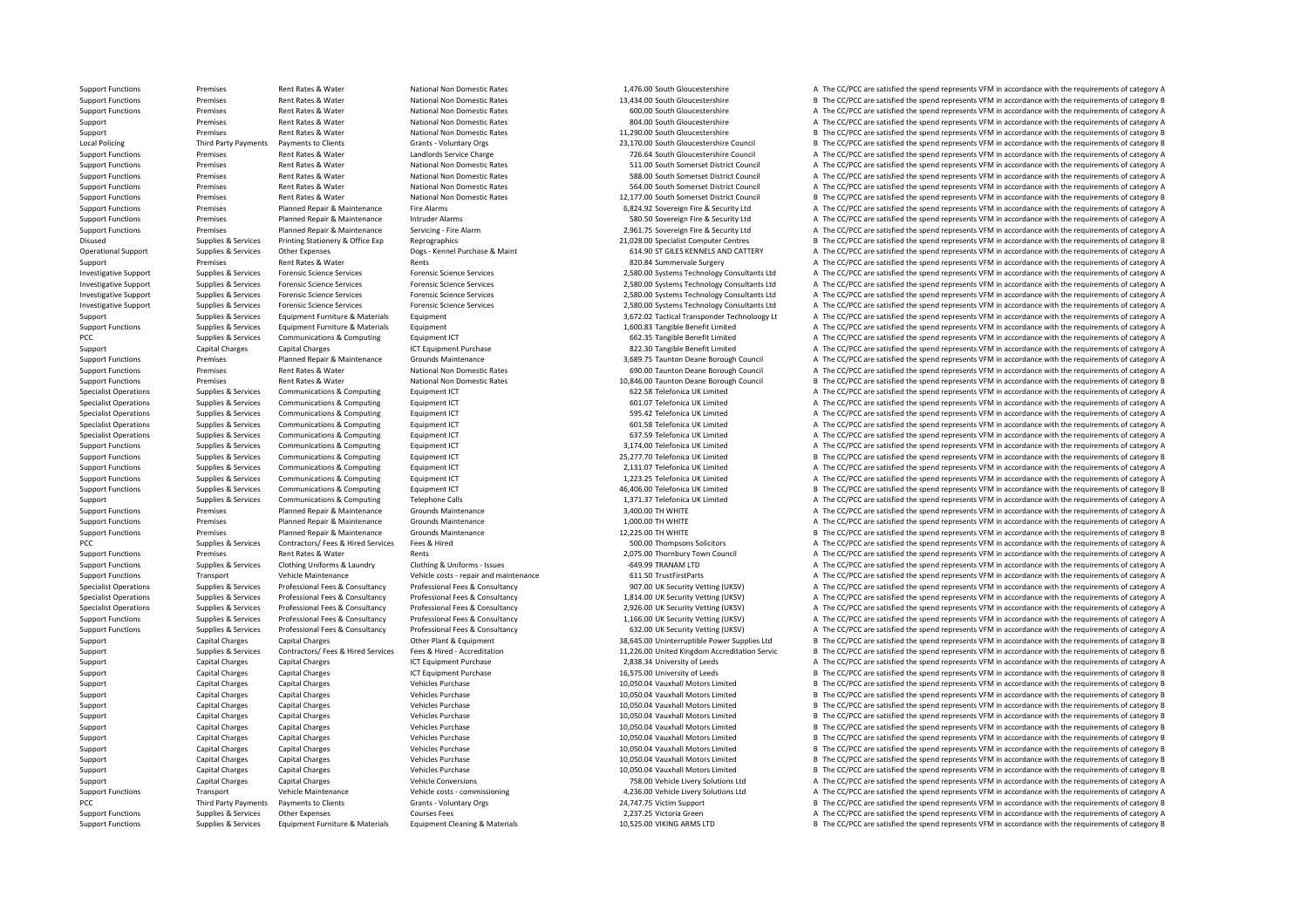Criminal JusticeLocal Policing **Local Policing** Criminal Justice**Roads Policing Local Policing** Criminal JusticeCriminal Justice

Support Functions Supplies & Services Equipment Furniture & Materials Equipment Cleaning & Materials Equipment Cleaning & Materials and BO3.38 VIKING ARMS LTD A The CC/PCC are satisfied the spend represents VFM in accordan Support Functions Supplies & Services Equipment Furniture & Materials Equipment Cleaning & Materials Equipment Cleaning & Materials and the Section of Section Case of the CO/PCC are satisfied the spend represents VFM in ac Support Functions Supplies & Services Equipment Furniture & Materials Equipment Cleaning & Materials Equipment Cleaning & Materials 509.24 VIKING ARMS LTD A The CC/PCC are satisfied the spend represents VFM in accordance w Analyse Supplies & Services Equipment Furniture & Materials Equipment Operational Equipment Operational 605.00 Vimpex Ltd A The CC/PCC are satisfied the spend represents VFM in accordance with the requirements of category Premises Planned Repair & Maintenance Repairs & Maint General 1,180.00 Virtua UK Ltd A The CC/PCC are satisfied the spend represents VFM in accordance with the requirements of category A Support Functions Supplies & Services Communications & Computing Equipment ICT 2,752.31 Vodafone 2,752.31 Vodafone A The CC/PCC are satisfied the spend represents VFM in accordance with the requirements of category A Support Capital Charges Capital Charges Capital Charges ICT Equipment Purchase 2,995.66 Vodafone A The CC/PCC are satisfied the spend represents VFM in accordance with the requirements of category A Support Functions Supplies & Services Communications & Computing Telephone Calls 12,689.66 Vodafone 12,689.66 Vodafone B The CC/PCC are satisfied the spend represents VFM in accordance with the requirements of category B Support Support Supporter Support Communications & Computing Telephone Calls 510.05 Vodafone Corporate Limited A The CC/PCC are satisfied the spend represents VFM in accordance with the requirements of category A Support Supplies & Services Communications & Computing Telephone Calls 510.36 Vodafone Corporate Limited A The CC/PCC are satisfied the spend represents VFM in accordance with the requirements of category A Specialist Operations Supplies & Services Communications & Computing Telephone Calls 719.52 Vodafone Corporate Limited A The CC/PCC are satisfied the spend represents VFM in accordance with the requirements of category A Support Functions Support Factorials Services Equipment Functions Equipment 1,226.02 W A Products (UK) LTD A The CC/PCC are satisfied the spend represents VFM in accordance with the requirements of category A Arrangements Supplies Equipment Consumables Equipment Consumables Equipment Consumables Equipment Consumables Equipments of category A The CC/PCC are satisfied the spend represents VFM in accordance with the requirements o Operational Support Supplies & Services Equipment - Consumables Equipment - Consumables Equipment - Consumables Equipment - Consumables Equipment - Consumables examples and the spend represents VFM in accordance with the r Operational Support Supplies & Services Equipment - Consumables Equipment - Consumables Equipment - Consumables Equipment - Consumables Equipment - Consumables and the spend represents VFM in accordance with the requiremen Support Functions Supplies & Services Equipment Furniture & Materials Equipment Cleaning & Materials Equipment Cleaning & Materials S54.36 W A Products (UK) LTD A The CC/PCC are satisfied the spend represents VFM in accord Supplies & Services Equipment Furniture & Materials Equipment Cleaning & Materials Equipment Cleaning & Materials 1.304.67 W A Products (UK) LTD A The CC/PCC are satisfied the spend represents VFM in accordance with the re Support Functions Supplies & Services Printing Stationery & Office Exp Stationery Stationery 563.49 W A Products (UK) LTD A The CC/PCC are satisfied the spend represents VFM in accordance with the requirements of category Support Functions Supporters Support Functions Equipment Furniture & Materials Equipment Repairs & Maintenance 1.538.30 Walker Fire UK Ltd A The CC/PCC are satisfied the spend represents VFM in accordance with the requirem Support Functions Premises Rent Rates & Water Water Charges/Sewerages A The CARGES A The CC/PCC are satisfied the spend represents VFM in accordance with the requirements of category A Support Functions Premises Rent Rates & Water Water Charges/Sewerages A The Charges A The CC/PCC are satisfied the spend represents VFM in accordance with the requirements of category A Support Functions Premises Rent Rates & Water Water Charges/Sewerages A The Charges A The CC/PCC are satisfied the spend represents VFM in accordance with the requirements of category A Support Premises Rent Rates & Water Water Charges/Sewerages A The Stategory A The CC/PCC are satisfied the spend represents VFM in accordance with the requirements of category A Support Functions Premises Premises Rent Rates & Water Water Charges/Sewerages Mater 2Business 1,384.78 Water2Business A The CC/PCC are satisfied the spend represents VFM in accordance with the requirements of category A T Premises Rent Rates & Water Water Charges/Sewerages Mater and the Support Rates and the CC/PCC are satisfied the spend represents VFM in accordance with the requirements of category A Operational Support Support Support Support Support Contractors/ Fees & Hired Services Fees & Hired 1,102.60 Wessex 4X4 Response A The CC/PCC are satisfied the spend represents VFM in accordance with the requirements of ca Support Functions Premises Rent Rates & Water National Non Domestic Rates 1,416.00 West Somerset Council Rates/Council A The CC/PCC are satisfied the spend represents VFM in accordance with the requirements of category A Support Functions Premises Rent Rates & Water National Non Domestic Rates Rent Rates 1,799.00 West Somerset Council Rates/Council A The CC/PCC are satisfied the spend represents VFM in accordance with the requirements of c Transport Vehicle Maintenance Vehicle costs ‐ repair and maintenance 505.65 Westerly Bridgwater A The CC/PCC are satisfied the spend represents VFM in accordance with the requirements of category A Support Functions Supplies & Services Communications & Computing Equipment ICT Lease 19,766.61 WESTON DIGITAL TECHNOLOGIES LTD B The CC/PCC are satisfied the spend represents VFM in accordance with the requirements of cate Support Functions Transport Vehicle Maintenance Vehicle costs ‐ repair and maintenance 3,460.00 WH BENCE COACHWORKS LTD A The CC/PCC are satisfied the spend represents VFM in accordance with the requirements of category A Support Functions Transport Vehicle Maintenance Vehicle costs - repair and maintenance Vehicle costs - repair and maintenance 1,250.00 WH BENCE COACHWORKS LTD A The CC/PCC are satisfied the spend represents VFM in accordan A The CC/PCC are satisfied the spend represents VFM in accordance with the requirements of category A Support Functions Transport Vehicle Maintenance Vehicle costs ‐ commissioning 3,341.25 Woodway Engineering Ltd A The CC/PCC are satisfied the spend represents VFM in accordance with the requirements of category A PCC Supplies & Services Printing Stationery & Office Exp Reprographics 2,610.00 Workhouse Creative Marketing A The CC/PCC are satisfied the spend represents VFM in accordance with the requirements of category A PCC Supplies & Services Printing Stationery & Office Exp Reprographics 510.00 Workhouse Creative Marketing A The CC/PCC are satisfied the spend represents VFM in accordance with the requirements of category A Support Functions Supplies & Services Communications & Computing Equipment ICT Software 5,159.06 Xerox (A The CC/PCC are satisfied the spend represents VFM in accordance with the requirements of category A Supplies & Services Printing Stationery & Office Exp Printing Printing States and States and States and States and States and States and States and States and States and The CC/PCC are satisfied the spend represents VFM in Support Functions Supplies & Services Printing Stationery & Office Exp Printing States Printing 520.80 Xerox (UK) Ltd A The CC/PCC are satisfied the spend represents VFM in accordance with the requirements of category A Supplies & Services Printing Stationery & Office Exp Printing 2000 Xerox (UK) Ltd 220.00 Xerox (UK) Ltd A The CC/PCC are satisfied the spend represents VFM in accordance with the requirements of category A Disused Supplies & Services Printing Stationery & Office Exp Printing Printing Stationery and Disuming and Stategory A The CC/PCC are satisfied the spend represents VFM in accordance with the requirements of category A The Disused Supplies & Services Printing Stationery & Office Exp Printing Printing and the service and the CC/PCC are satisfied the spend represents VFM in accordance with the requirements of category A The CC/PCC are satisfie Supplies & Services Printing Stationery & Office Exp Printing express and the Supplies of category and the Supplies 136.50 Xerox (UK) Ltd A The CC/PCC are satisfied the spend represents VFM in accordance with the requireme Support Supplies & Services Printing Stationery & Office Exp Printing 41.62 Xerox (UK) Ltd A The CC/PCC are satisfied the spend represents VFM in accordance with the requirements of category A Support Supplies & Services Printing Stationery & Office Exp Printing Printing and A The CONCLUS A The CCC are satisfied the spend represents VFM in accordance with the requirements of category A The CONCLUS A The CCC are Printing and Support Support Support Support Support Supplies A The CC/PCC are satisfied the spend represents VFM in accordance with the requirements of category A Supplies & Services Printing Stationery & Office Exp Printing Printing Printing 2.60 Xerox (UK) Ltd A The CC/PCC are satisfied the spend represents VFM in accordance with the requirements of category A Analyse Supplies & Services Printing Stationery & Office Exp Printing experime that the manufold of the Stationery A The CC/PCC are satisfied the spend represents VFM in accordance with the requirements of category A The C PCC Supplies & Services Printing Stationery & Office Eve Printing 2001 Verpose 2002 170.00 Xerox (UK) Ltd A The CC/PCC are satisfied the spend represents VFM in accordance with the requirements of category A The CC/PCC are Support Functions Supplies & Services Professional Fees & Consultancy Professional Fees & Consultancy Professional Fees & Consultancy Professional Fees & Consultancy (UK) Ltd A The CC/PCC are satisfied the spend represents Supplies Services Other Expenses Visits & Activities Supplies Contact A The CC/PCC are satisfied the spend represents VFM in accordance with the requirements of category A Analyse Supplies & Services Contractors/ Fees & Hired Services Fees & Hired 10,944.33 ZURICH INSURANCE COMPANY B The CC/PCC are satisfied the spend represents VFM in accordance with the requirements of category Equipements Supplies Subsistence & Conference Accommodation and the specialist of category A The CC/PCC are satisfied the spend represents VFM in accordance with the requirements of category A Support Functions Supplies & Services Other Expenses Cost Of Appeals Cost Of Appeals 2,400.00 A The CC/PCC are satisfied the spend represents VFM in accordance with the requirements of category A Support Functions Supplies & Services Other Expenses Cost Of Appeals Cost Of Appeals 2,600.00 A The CC/PCC are satisfied the spend represents VFM in accordance with the requirements of category A Arrangements Supplies & Services Medical Fees Doctors ‐ charges for statements 1,200.00 A The CC/PCC are satisfied the spend represents VFM in accordance with the requirements of category A Supplies & Services Medical Fees Doctors - charges for statements Supplies and the Supplies of category A The CC/PCC are satisfied the spend represents VFM in accordance with the requirements of category A Support Supplies & Services Equipment Furniture & Materials Equipment Equipment 651.22 651.22 A The CC/PCC are satisfied the spend represents VFM in accordance with the requirements of category A Support Supplies & Services Equipment Furniture & Materials Equipment extension Equipment and the stategory A The CC/PCC are satisfied the spend represents VFM in accordance with the requirements of category A Support Supplies & Services Equipment Furniture & Materials Equipment 585.00 585.00 585.00 A The CC/PCC are satisfied the spend represents VFM in accordance with the requirements of category A Specialist Operations Supplies & Services Communications & Computing Equipment ICT 213.06 213.06 A The CC/PCC are satisfied the spend represents VFM in accordance with the requirements of category A Support Supplies & Services Communications & Computing Equipment ICT 1,216.80 A The CC/PCC are satisfied the spend represents VFM in accordance with the requirements of category A Support Supplies & Services Equipment Surveillance Equipment Surveillance Equipment Surveillance Equipment Surveillance 5,165.00 A The CC/PCC are satisfied the spend represents VFM in accordance with the requirements of ca Support Support Support Support Surveillance Equipment Surveillance 13,150.00 B The CC/PCC are satisfied the spend represents VFM in accordance with the requirements of category B Support Support Support Support Support Surveillance Equipment Surveillance Equipment Surveillance Equipment Surveillance 2,215.00 2,215.00 A The CC/PCC are satisfied the spend represents VFM in accordance with the require Specialist Operations Supplies & Services Contractors/ Fees & Hired Services Fees & Hired Services Fees & Hired 20.00 20.00 A The CC/PCC are satisfied the spend represents VFM in accordance with the requirements of categor Specialist Operations Supplies & Services Contractors/ Fees & Hired Services Fees & Hired - Cleaning Cells/Vehs 10.97 10.97 A The CC/PCC are satisfied the spend represents VFM in accordance with the requirements of categor Support Supplies & Services Other Expenses Legal Costs & Services 455.00 A The CC/PCC are satisfied the spend represents VFM in accordance with the requirements of category A Support Supplies & Services Other Expenses Legal Costs & Services 140.00 A The CC/PCC are satisfied the spend represents VFM in accordance with the requirements of category A